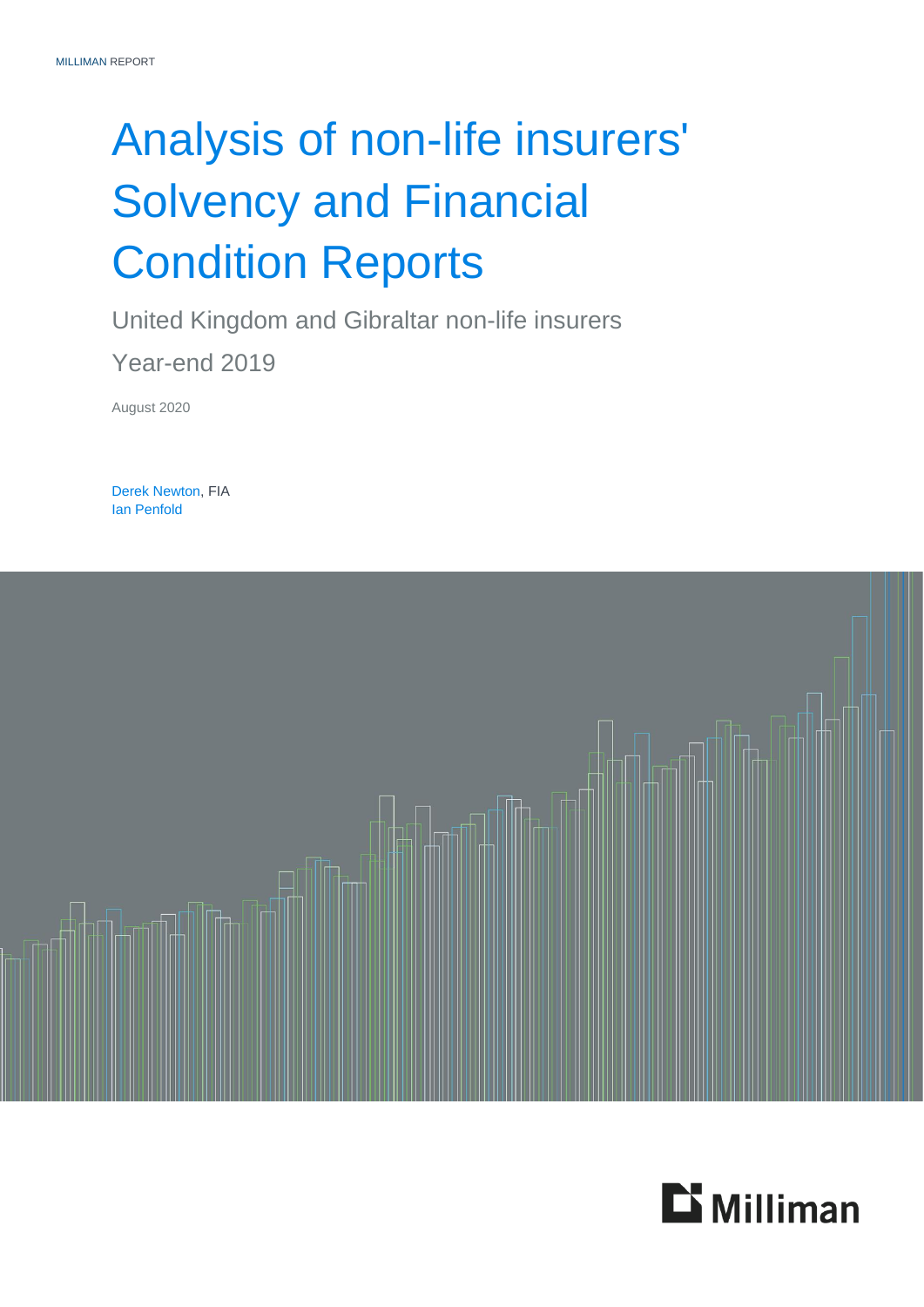## **Table of Contents**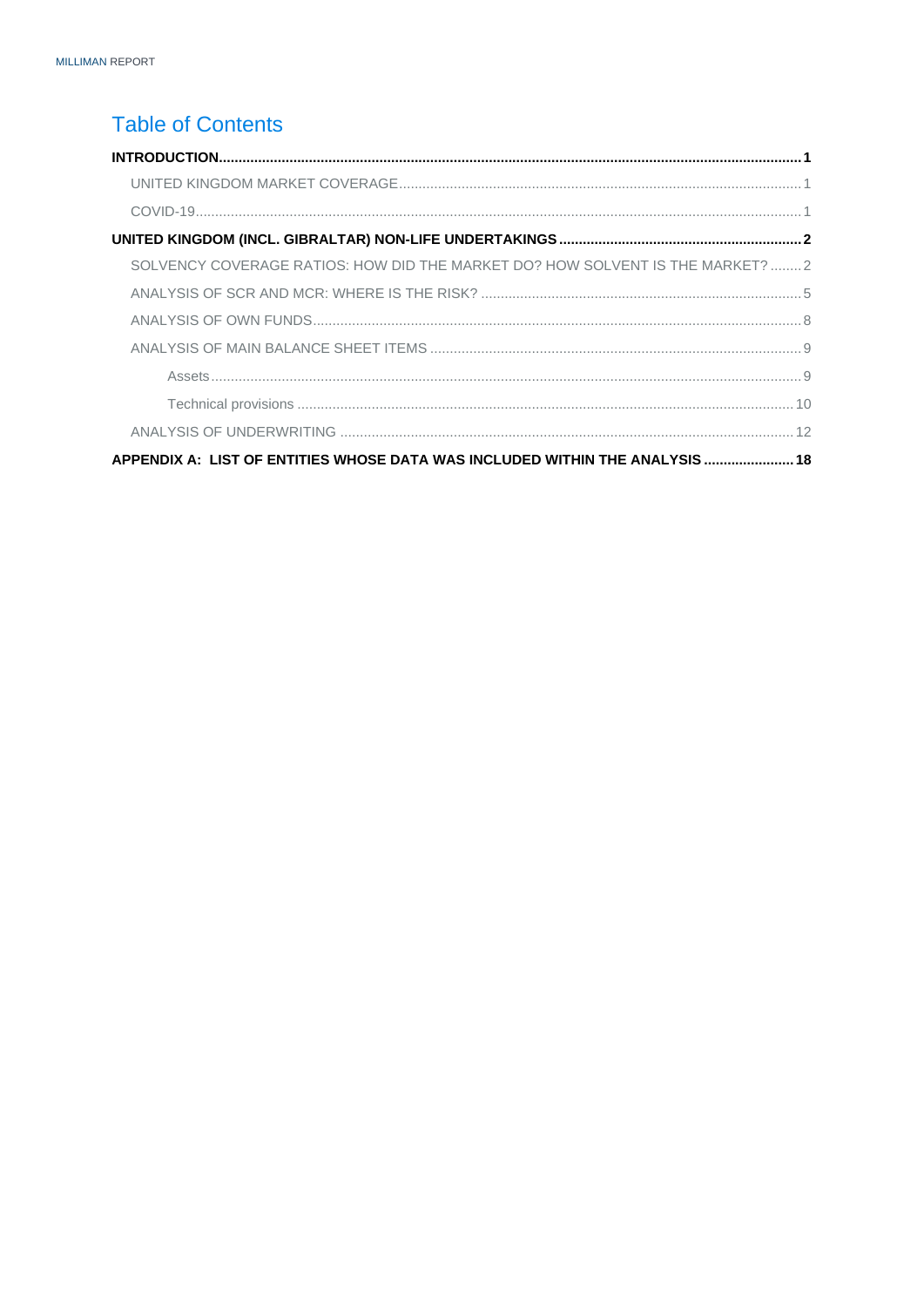### <span id="page-2-0"></span>**Introduction**

In 2020, (re)insurance undertakings across the EU published their fourth annual set of Solvency and Financial Condition Reports (SFCRs). In this report, we summarise those SFCRs as they relate to non-life insurers regulated in the UK or in Gibraltar, and set out the results of our analyses of the reports. This includes comparison of the 2019 year-end SFCRs with their counterparts as at the 2018 year-end (and at earlier year-ends, where relevant).

The analyses underlying this report focus on the quantitative information contained in the Quantitative Reporting Templates (QRTs) within the SFCRs, but we have also studied the text within the SFCRs in order to gain additional insights into various companies, in particular those that displayed characteristics that differed materially from the market average. Our focus is on solo entities rather than groups.

Our report is laid out as follows:

- We first analyse the solvency position of the market as a whole, before taking a closer look at the top 30 players by gross written premium (GWP).
- We then look at the components of the Solvency Capital Requirement (SCR), for the market as a whole and individually for the top 30, and the quality of the components of the own funds.
- Our report continues with an analysis of the main Solvency II balance sheet items, including invested assets and technical provisions.
- Finally, we look at some underwriting key performance indicators, such as loss ratios and operating margins, split by Solvency II line of business.

#### <span id="page-2-1"></span>**UNITED KINGDOM MARKET COVERAGE**

Our analyses are based upon the SFCRs for 118 solo companies that are both pursuing primarily non-life business in the UK and are regulated in either the UK or Gibraltar.

The Society of Lloyd's produces a single publicly available SFCR, covering in aggregate all of its syndicates. We have excluded it from our study because of its size compared with the rest of the market, because much of its activities relate to insurance coverage outside of the UK, and because it contains significant reinsurance and retrocessional business. The Society of Lloyd's represents £37 billion of GWP and £58 billion of gross technical provisions (compared with a total £52 billion of GWP and £73 billion of gross technical provisions for the 118 solo companies that we analysed), and exhibits a solvency coverage ratio of 156% (made up of £28 billion of eligible own funds and £18 billion of SCR).

Appendix A contains a list of all of the companies that were included in our analysis. It also sets out shorter versions of the names of those insurers to which we have referred to explicitly within this report.

The data analysed in this report has been sourced from Solvency II Wire Data and companies' disclosed SCFRs. The data is available via subscription from: [https://solvencyiiwiredata.com/about/.](https://solvencyiiwiredata.com/about/)

#### <span id="page-2-2"></span>**COVID-19**

On 20 March 2020, the European Insurance and Occupational Pension Authority (EIOPA) published its recommendations on the implications of the COVID-19 pandemic for supervisory reporting and financial disclosure. Following this, on 23 March 2020, the Prudential Regulation Authority (PRA) published its own recommendations. While not requiring insurers to restate their end-2019 balance sheets, EIOPA recommended that insurers considered the pandemic as a 'major development' and that they publish appropriate information in their SFCRs on the effect of COVID-19 on their business. EIOPA did not, however, prescribe the possible format or extent of such disclosure.

As a result, different approaches have been taken by insurers to meet the disclosure requirements. These range from dedicated sections within the SFCR setting out both quantitative and qualitative assessments of the impact of COVID-19 in certain scenarios, to just a few lines giving a brief high-level description of the potential impact.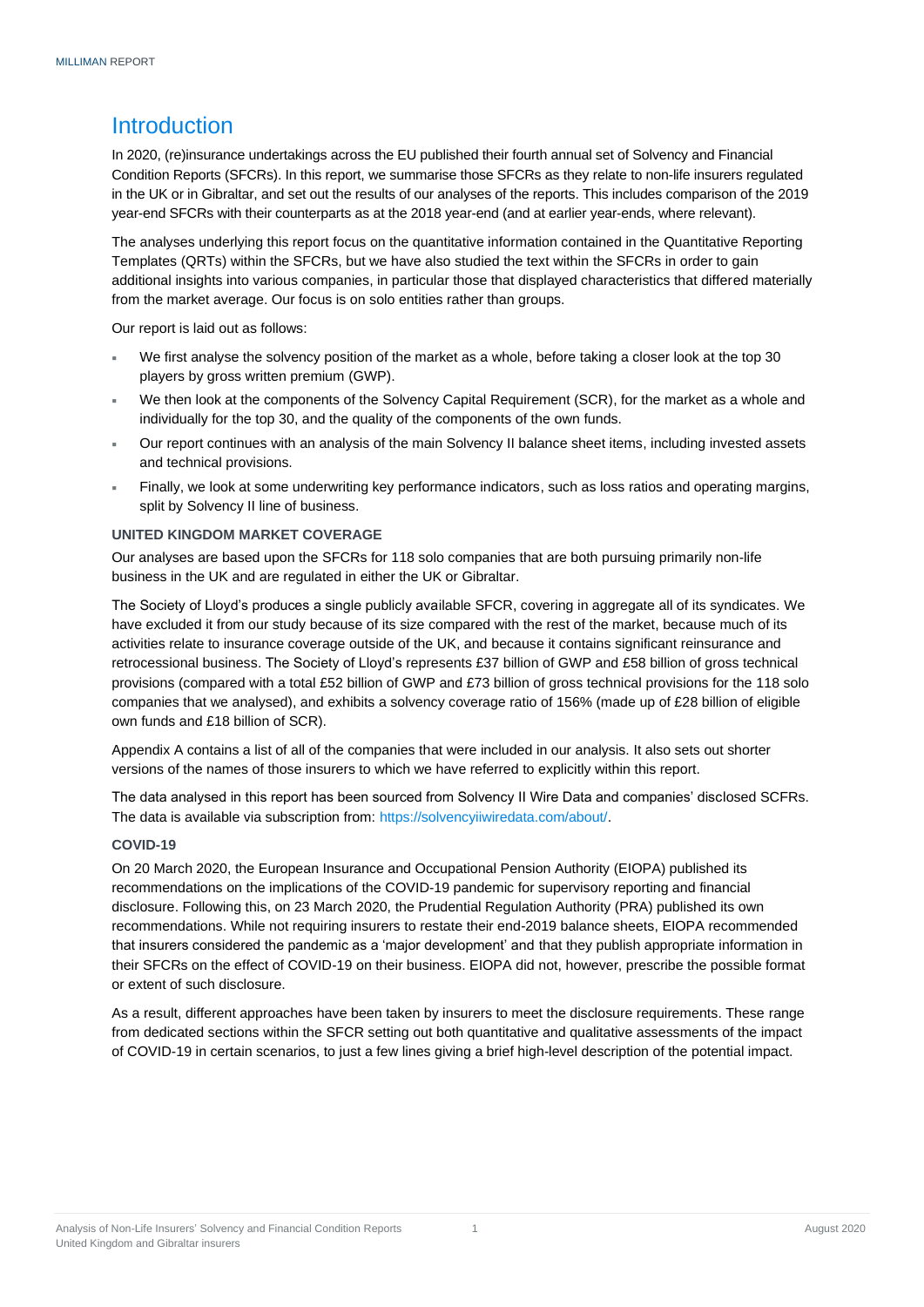## <span id="page-3-0"></span>United Kingdom (incl. Gibraltar) non-life undertakings

#### <span id="page-3-1"></span>**SOLVENCY COVERAGE RATIOS: HOW DID THE MARKET DO? HOW SOLVENT IS THE MARKET?**

| <b>FIGURE 1: UK SOLVENCY COVERAGE RATIOS AS AT THE 2019 YEAR-END</b> |               |               |  |  |
|----------------------------------------------------------------------|---------------|---------------|--|--|
|                                                                      | 2018 YEAR-END | 2019 YEAR-END |  |  |
| <b>RATIO OF ELIGIBLE OWN FUNDS TO SCR</b>                            | 163%          | 167%          |  |  |
| <b>RATIO OF ELIGIBLE OWN FUNDS TO MCR</b>                            | 472%          | 488%          |  |  |
| MCR AS A % OF THE SCR                                                | 35%           | 34%           |  |  |

In aggregate, the UK non-life insurers that comprised our sample are sufficiently capitalised, with an average solvency coverage ratio of 167% (weighted by eligible own funds). This has marginally increased from the equivalent figure of 163%, reported in the previous set of SFCRs as at the 2018 year-end. Likewise, the Minimum Capital Requirement (MCR) coverage ratio has increased from 472% to 488%.

Similarly to the two previous year-ends, there is a wide range of solvency coverage ratios as at the 2019 yearend, with several insurers being very well capitalised (with solvency coverage ratios well over 250%) but also with five insurers whose solvency coverage ratios were below 100% (Ambac, CX Re, FGIC, Mulsanne, and Municipal Mutual).

We note that, with the exception of Mulsanne, these insurers were also in breach of their solvency coverage ratios as at the 2018 year-end and have failed to restore their solvency coverage ratios to over 100% as at the 2019 year-end. We also note that all of these companies are in run-off. The solvency coverage ratio for Mulsanne was revised in March 2020, from 113% to 83%, after its board adopted the results of an external independent actuarial review of their reserves, which assumed a more pessimistic view of the recent underwriting years.

A few companies have eligible own funds that are more than 10 times their regulated capital requirements. In the main, these are small entities within major insurance groups, such as British Reserve and Trafalgar (both part of the Allianz Group), Swiss Re Speciality and The Palatine (both part of the Swiss Re Group), The Marine Insurance (part of the RSA Group) and The Ocean Marine (part of the Aviva Group).

The Standard Formula (SF) remains the preferred capital model for most insurers (more than 80% of the insurers included in our sample). Of those that did not use the SF, 14 have used a full internal model (FIM) and seven a partial internal model (PIM). As in previous years, those insurers using a PIM have used it predominantly to model the underwriting risk, although four insurers have also used a PIM to model either market risk, default risk or operational risk.

These findings are illustrated in Figure 2, below, which shows how the solvency coverage ratios are distributed throughout the 118 insurers we analysed. It sets out the median, 25th and 75th percentiles and weighted average of the distribution of the solvency coverage ratios for the market as a whole and then separately for insurers using either the SF, PIM or FIM, as at the 2019 year-end. Figure 2 also shows, for comparison purposes, the weighted average of the solvency coverage ratios as at the preceding two year-ends. We note that the median of the solvency coverage ratios is broadly similar, regardless of the calculation model: SF (177%), PIM (172%) or FIM (159%). Overall, we see the following:

- For insurers using the SF, their (weighted) average solvency coverage ratio has increased (relative to that as at the 2018 year-end) by about 9%, from 148% to 157%.
- For insurers using PIMs, their (weighted) average solvency coverage ratio has increased by 11% (from 175% to 186%).
- For companies using FIMs, their (weighted) average solvency coverage ratio has decreased from 168% to 160%.

The undercapitalised companies mentioned above are all using the SF to derive their capital requirements.

No companies that were hitherto using the SF have used a FIM or PIM as at the 2019 year-end.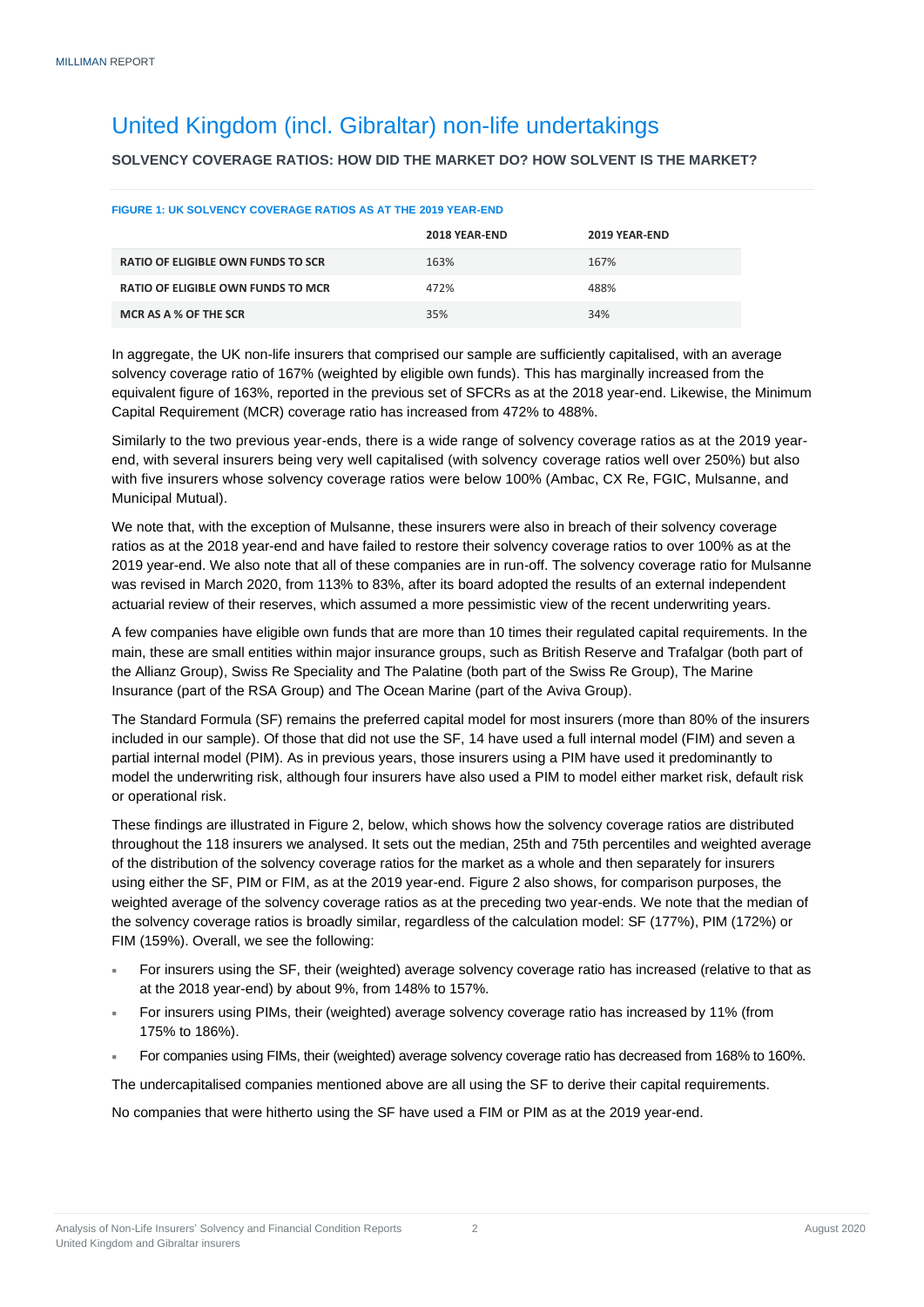

**FIGURE 2: DISTRIBUTION OF SOLVENCY COVERAGE RATIOS AT 2019 YEAR-END**

In Figure 2 above, for all capital models, the weighted average solvency ratio for 2017 is 162%, while the weighted average solvency ratio for 2018 is 163%. Due to the close proximity of these two ratios, the relevant dots in Figure 2 above overlap each other.

By design, the MCR is 'calibrated' to be the 85th percentile of the distribution of own funds over a one-year period. It means that, technically, for each insurer, there is a 15% likelihood that, over the following 12-month period, it will suffer deterioration in its own funds of a magnitude equal to or greater than the amount of the MCR. 20% of the firms within our sample would see their solvency coverage ratios falling to levels below 100% should they suffer such deterioration.

Figure 3, below, shows the solvency coverage ratios for the 30 largest companies (in terms of GWP) and the impact on those ratios of a deterioration in the eligible own funds equal to the size of those companies' MCRs. The companies are ranked based on their solvency coverage ratios.



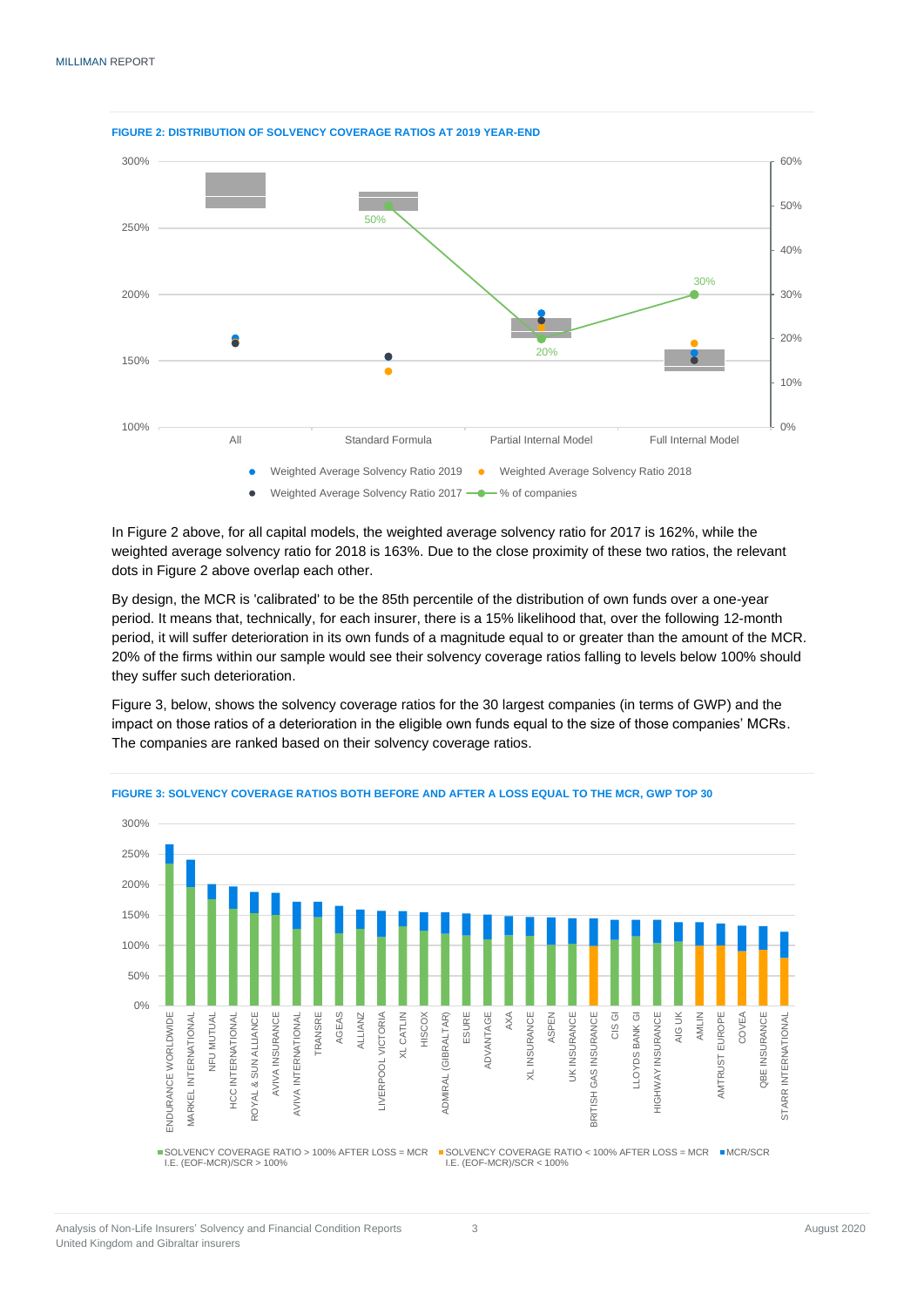Figure 4, below, shows how the solvency coverage ratios have changed between the 2018 and 2019 yearends for the top 30 companies (defined in terms of GWP) included in our sample.



**FIGURE 4: SOLVENCY COVERAGE RATIOS 2018 AND 2019, GWP TOP 30<sup>1</sup>**

The companies shown above the diagonal line have strengthened their solvency coverage ratios between the 2018 and 2019 year-ends, whereas the solvency coverage ratios for those companies below the line have weakened over the 12-month period.

We note that most of the top 30 firms exhibit a solvency coverage ratio between 130% and 190%. The solvency coverage ratios for five of those companies increased by (roughly) 25% or more (these are those companies shown the furthest above the line).

- **Aviva Insurance**: The solvency coverage ratio increased from 158% as at the 2018 year-end to 186% as at year-end 2019. This was driven by capital generated from company operations and a reduction in the underwriting risk.
- **Endurance Worldwide**: The solvency coverage ratio increased significantly, from 217% as at year-end 2018 to 266% as at year-end 2019. This was attributable primarily to a decrease in the SCR from £170 million to £137 million, mainly driven by a change in the company's functional currency to US dollars, which reduced the currency risk.
- **Esure**: The solvency coverage ratio increased from 110% as at the 2018 year-end to 152% as at the 2019 year-end. This was attributable primarily to a decrease in the SCR from £332 million to £240 million, due to new reinsurance arrangements entered into during the year, which led to a reduction in underwriting risk.
- **Hiscox**: The solvency coverage ratio, increased from 131% as at the 2018 year-end to 155% as at the 2019 year-end. This was driven by a decrease in the SCR from £180 million to £135 million, which was attributable to reductions in insurance risk (following the Brexit-related transfer of European liabilities to Hiscox Société Anonyme), in catastrophe risk (due to additional reinsurance cover) and in market risk (due to investment funds now being modelled on a look-through basis).

<sup>&</sup>lt;sup>1</sup> AIG UK has been included in Figure 4 although the comparison with year-end 2018 is not precise, as AIG UK only started writing business in December 2018 after the Brexit-induced split of the AIG Europe Limited business between AIG UK and AIG Europe SA. The solvency ratio for AIG UK as at the 2019 year-end is 138%, while the solvency ratio for AIG Europe as at 2018 year-end was 129%.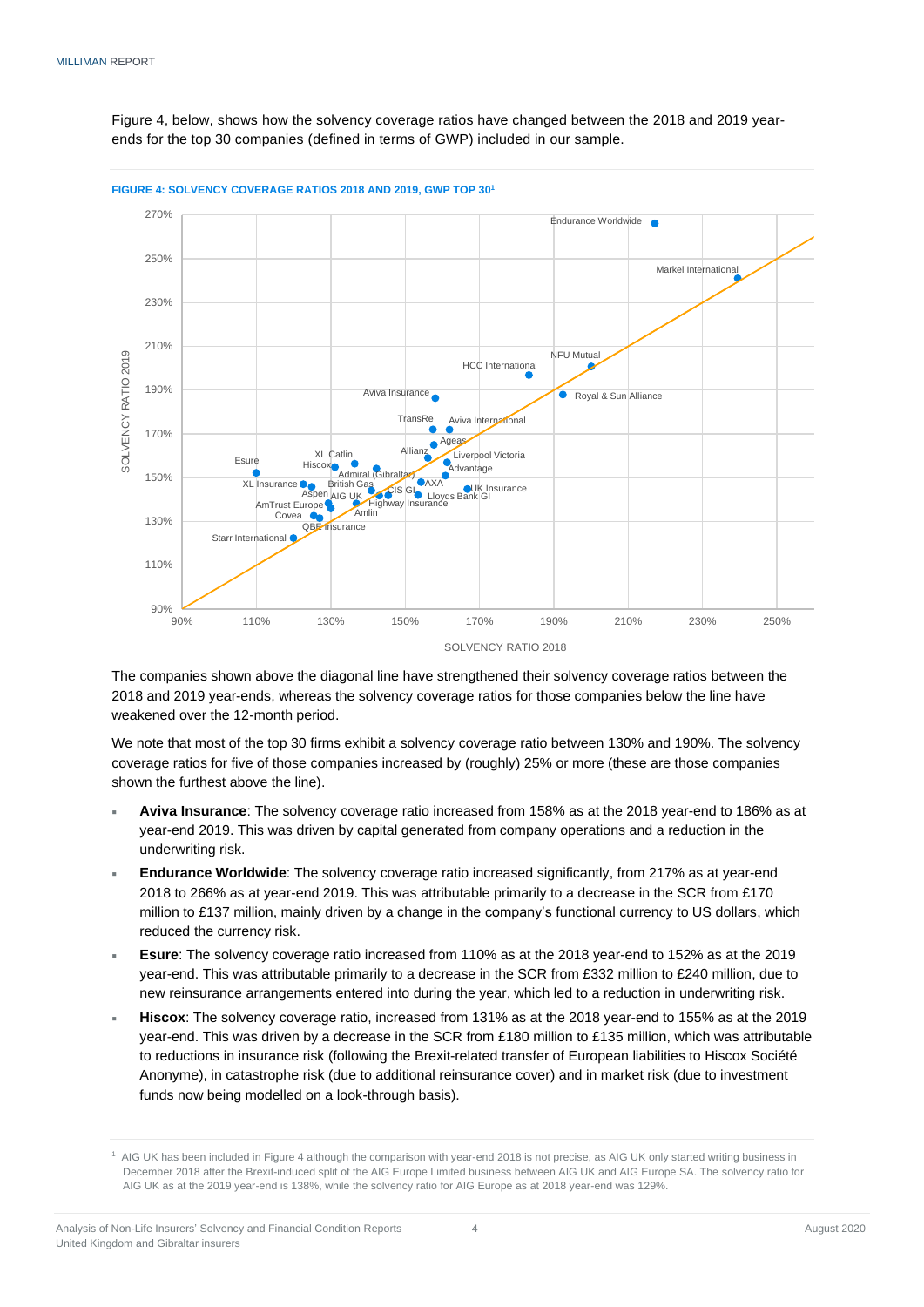XL Insurance: The solvency coverage ratio, increased from 123% as at the 2018 year-end to 147% as at the 2019 year-end. This was driven by an increase in both the SCR and eligible own funds as a result of the completion of a cross border merger with AXA-Art and a transfer deed with the Australian branch of AXA Corporate Solutions Assurance.

The most material decrease in the solvency coverage ratio was in respect of UK Insurance, down from 167% as at year-end 2018 to 145% as at year-end 2019. This was due to an increase in the SCR from £1,232 million to £1,284 million, which was attributable to increases in insurance risk (due to restructuring costs, higher investment spend and growth in the motor reinsurance renewal premium) and in operational risk (due to a review of the professional indemnity and crime cover).

#### <span id="page-6-0"></span>**ANALYSIS OF SCR AND MCR: WHERE IS THE RISK?**

When conducting their SCR calculations, insurers have to cover all the risks that may affect their balance sheets and, consequently, their solvency positions. Figure 5, below, shows, on an aggregated basis, the breakdown of the SCR for firms using the SF. As expected, underwriting risk is the most material of the standard risks for UK non-life insurers, comprising, on average, 70% of the overall SCR (before the application of any diversification benefits).



**FIGURE 5: SCR BREAKDOWN BY RISK MODULE: FIRMS USING STANDARD FORMULA ONLY**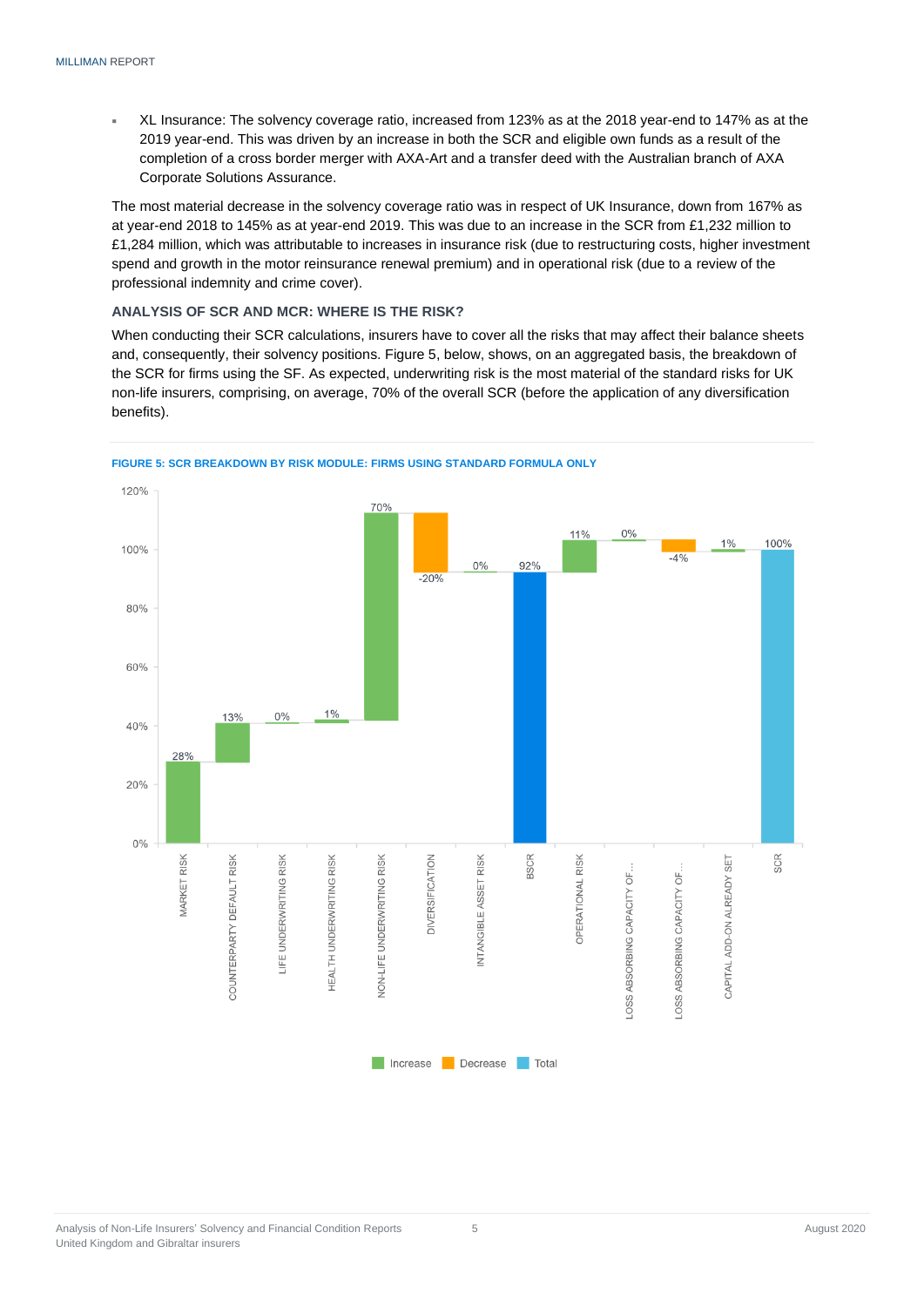Figure 6, below, corroborates the above comment, by showing that, for about 71% of the companies in our sample, the underwriting risk is the major absorber of capital, with market risk or counterparty default risk being the main contributor to the SCR for a further 26% of the companies.



**FIGURE 6: PERCENTAGE OF COMPANIES AND LARGEST RISK AREA: FIRMS USING STANDARD FORMULA ONLY**

We note that the PRA has barely used its power (under Section 55M of the Financial Services Market Act 2000) to apply a capital add-on in cases where it deems there to be a significant risk issue or governance deviation from Solvency II requirements. Overall, on average, capital add-ons represent less than 1% of the total SCR. In most cases, for companies under the SF, the capital add-on is required because the SF does not capture, fully and/or appropriately, some of the risks to which the company is exposed.

However, amongst the companies using the SF, four insurers were required to include significant capital add-ons, contributing materially to their SCRs.

- **CIS GI** has a £40 million capital add-on (21% of its overall SCR), as the SF does not adequately reflect its risk profile in respect of operational risk and pension risk. This capital add-on follows a voluntary application by CIS GI to the PRA, which will be recalculated annually.
- **Steamship Mutual**'s capital add-on of £11.1 million (16% of its overall SCR) had been added voluntarily, following an assessment of the appropriateness of the SF for its risk profile, which identified that its operational risk was not fully captured. This was approved by the PRA and requires Steamship Mutual to develop a PIM to incorporate this additional risk.
- **Sunderland Marine'**s capital add-on of £6.0 million (25% of its overall SCR) has been added voluntarily to capture the risks associated with the pension scheme. Following the transfer of the pension scheme to the parent company (NEPIA), an application was made to remove the voluntarily capital add-on, which was approved by the PRA shortly after the as-at date of the SFCR (20 February 2019).
- **NEPIA** has a capital add-on of £17.3 million (15% of its overall SCR). Consistent with prior reviews, the SF does not capture the risk with respect to its defined benefit pension schemes, hence it has opted for a voluntary capital add-on, which was approved by the PRA. Subsequent to the as-at date of the SFCR (20 February 2019), the PRA approved the release of this add-on.

We note that operational risk is often flagged in regards of the non-appropriateness of the SF and is therefore more likely to attract capital add-ons than other risk modules. We believe that, with emerging risks like cyber or climate change being increasingly scrutinised by the regulator, there will be a need in the future for more tailored calculations in order to better reflect companies' risk profiles.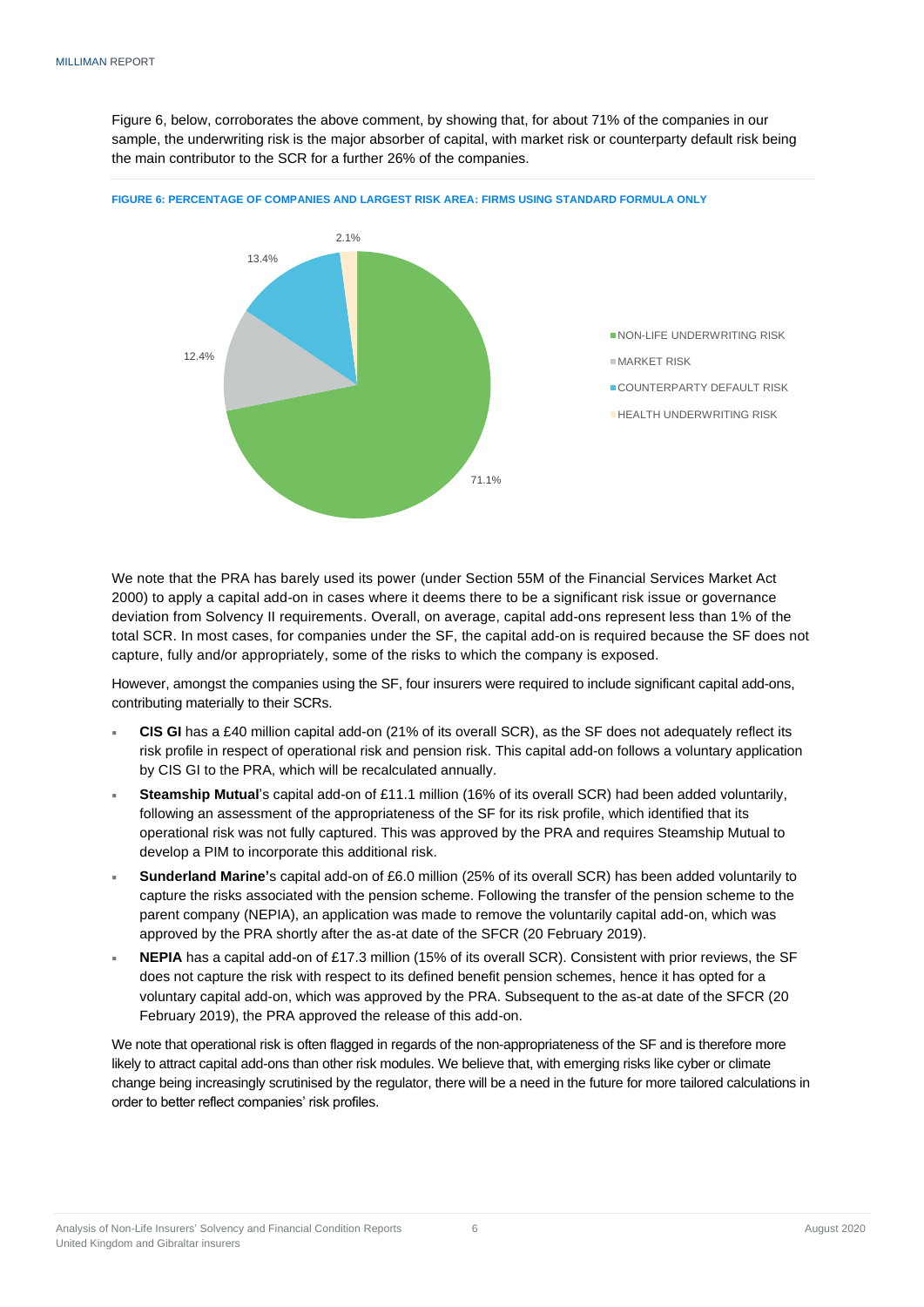We note in passing that greater transparency was expected regarding capital add-ons, as such information should have been publicly available in the UK since the 2018 year-end. However, we do not observe a significant difference from last year's trend in terms of the number of firms holding such additional capital, suggesting that companies were already transparent in respect of their capital add-ons.

We also note that adjustments for the loss-absorbing capacity of deferred tax, which reduce the SCRs, totalled £1,113 million as at year-end 2019 (compared to £941 million as at year-end 2018), of which £415 million relates to companies using the SF (£193 million as at year-end 2018). The Solvency II balance sheet indicates that the net deferred tax liabilities<sup>2</sup> for the whole market were £614 million, an increase from £525 million as at year-end 2018. Therefore, £499 million of the loss-absorbing capacity of deferred tax arose from either tax rules that allow companies to carry back the 1-in-200-year instantaneous loss against taxable profit in the prior 12-month tax period or from expected tax payable on future profits (following a 1-in-200-year instantaneous loss) over a reasonable timeframe.

In Figure 7, below, we show the breakdown of SCRs for the 30 largest companies (in terms of GWP) within our sample that use the SF. Underwriting risk is the predominant risk for most of the biggest firms.

The counterparty default risk remains a low risk for UK non-life insurers, most of them having secured the bulk of their outwards reinsurance from well-rated carriers and most having few bad debts.



**FIGURE 7: SCR BREAKDOWN BY RISK MODULE AND BY COMPANY, GWP TOP 30 (SF ONLY)**

 $2$  We define net deferred tax liabilities as the maximum of zero and the deferred tax liabilities less the deferred tax assets.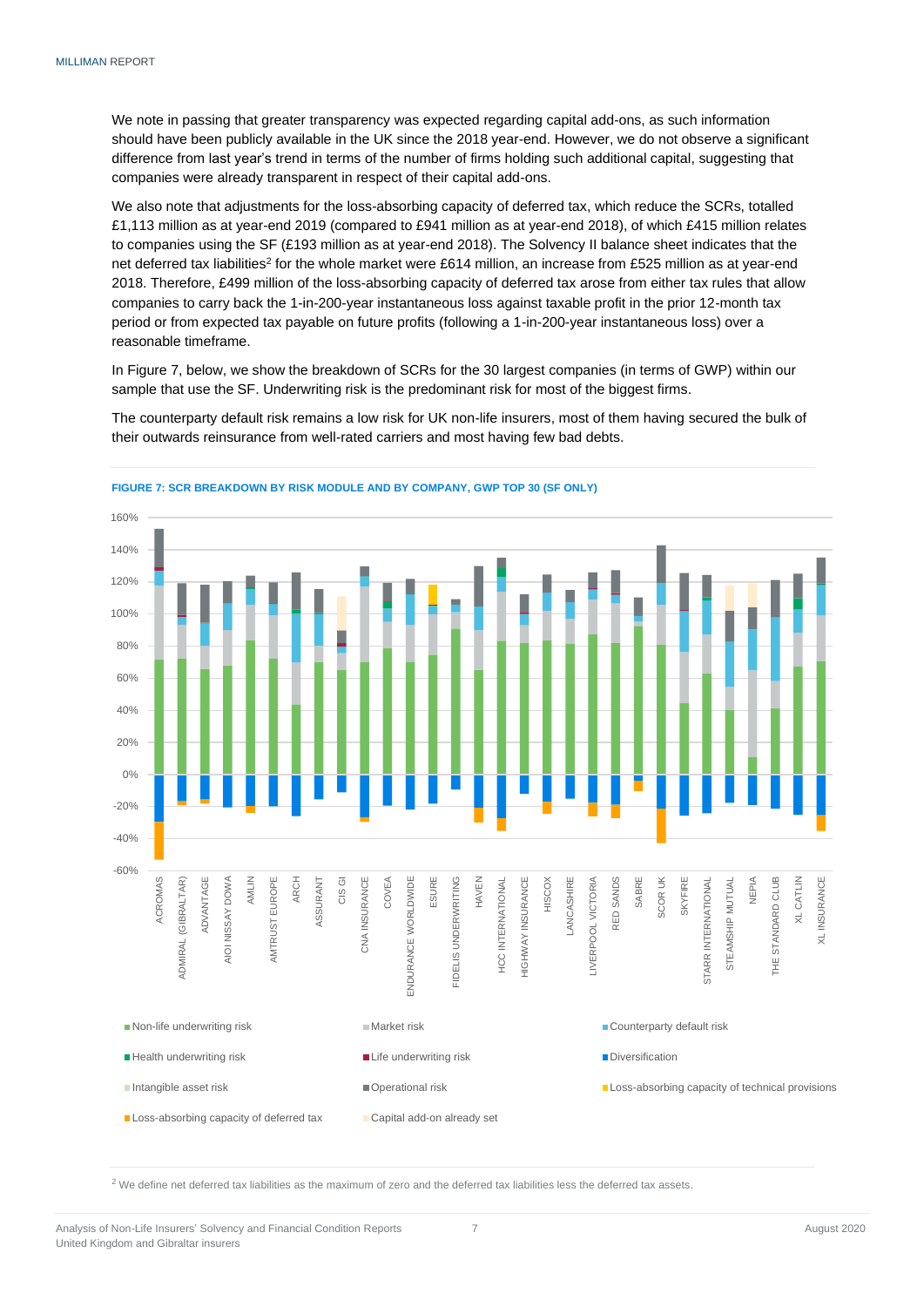#### <span id="page-9-0"></span>**ANALYSIS OF OWN FUNDS**

Own funds are divided into three tiers based on quality: Tier 1 capital is the highest ranking with the greatest lossabsorbing capacity, such as retained earnings and share capital; Tier 2 funds are typically composed of hybrid debt; and Tier 3 typically comprises deferred tax assets. As shown in Figure 8, below, insurers' eligible own funds are considered to be of good quality, with 93.0% classified in Tier 1.

#### **FIGURE 8: TIERING OF OWN FUNDS**

| ELIGIBLE OWN FUNDS TO MEET THE SCR | 2018 YEAR-END | 2019 YEAR-END |
|------------------------------------|---------------|---------------|
| <b>TIER 1 UNRESTRICTED</b>         | 93.1%         | 92.6%         |
| <b>TIER 1 RESTRICTED</b>           | 0.5%          | $0.4\%$       |
| TIER <sub>2</sub>                  | 5.1%          | 5.7%          |
| TIER <sub>3</sub>                  | 1.4%          | 1.3%          |
| ELIGIBLE OWN FUNDS TO MEET THE MCR |               |               |
| <b>TIER 1 UNRESTRICTED</b>         | 98.3%         | 98.4%         |
| <b>TIER 1 RESTRICTED</b>           | 0.5%          | $0.4\%$       |
| TIER <sub>2</sub>                  | 1.3%          | 1.2%          |

We also note that Tier 2 eligible own funds are slightly more common for larger insurers (in terms of GWP), with 6.4% of own funds for the 30 largest companies being classified as Tier 2 against 5.7% for the whole market.

For 94% of the companies we analysed, the available own funds were 100% eligible to cover the SCR.

In Figure 9, below, we look at the split of basic and ancillary own funds by type. It appears that basic own funds primarily comprise the reconciliation reserve (51.6%), with ordinary share capital, subordinated liabilities and deferred tax assets making up the rest. For the companies included in our sample, ancillary own funds were far less common than basic own funds, with 98% of total eligible own funds comprising basic own funds.

#### **FIGURE 9: COMPONENTS OF OWN FUNDS**

|                                                         | 2019 YEAR-END |
|---------------------------------------------------------|---------------|
| <b>BASIC OWN FUNDS</b>                                  |               |
| <b>ORDINARY SHARE CAPITAL</b>                           | 24.3%         |
| SHARE PREMIUM ACCOUNT RELATED TO ORDINARY SHARE CAPITAL | 16.3%         |
| <b>SURPLUS FUNDS</b>                                    | $3.2\%$       |
| <b>RECONCILIATION RESERVE</b>                           | 51.6%         |
| <b>OTHER BASIC OWN FUNDS</b>                            | 4.6%          |
| <b>ANCILLARY OWN FUNDS</b>                              |               |
| LETTERS OF CREDIT AND GUARANTEES                        | 82.2%         |
| <b>SUPPLEMENTARY MEMBERS CALLS</b>                      | 12.1%         |
| <b>OTHER ANCILLARY OWN FUNDS</b>                        | $5.7\%$       |

We note in passing that the expected profits included in future premiums represent 12.4% of the overall reconciliation reserve.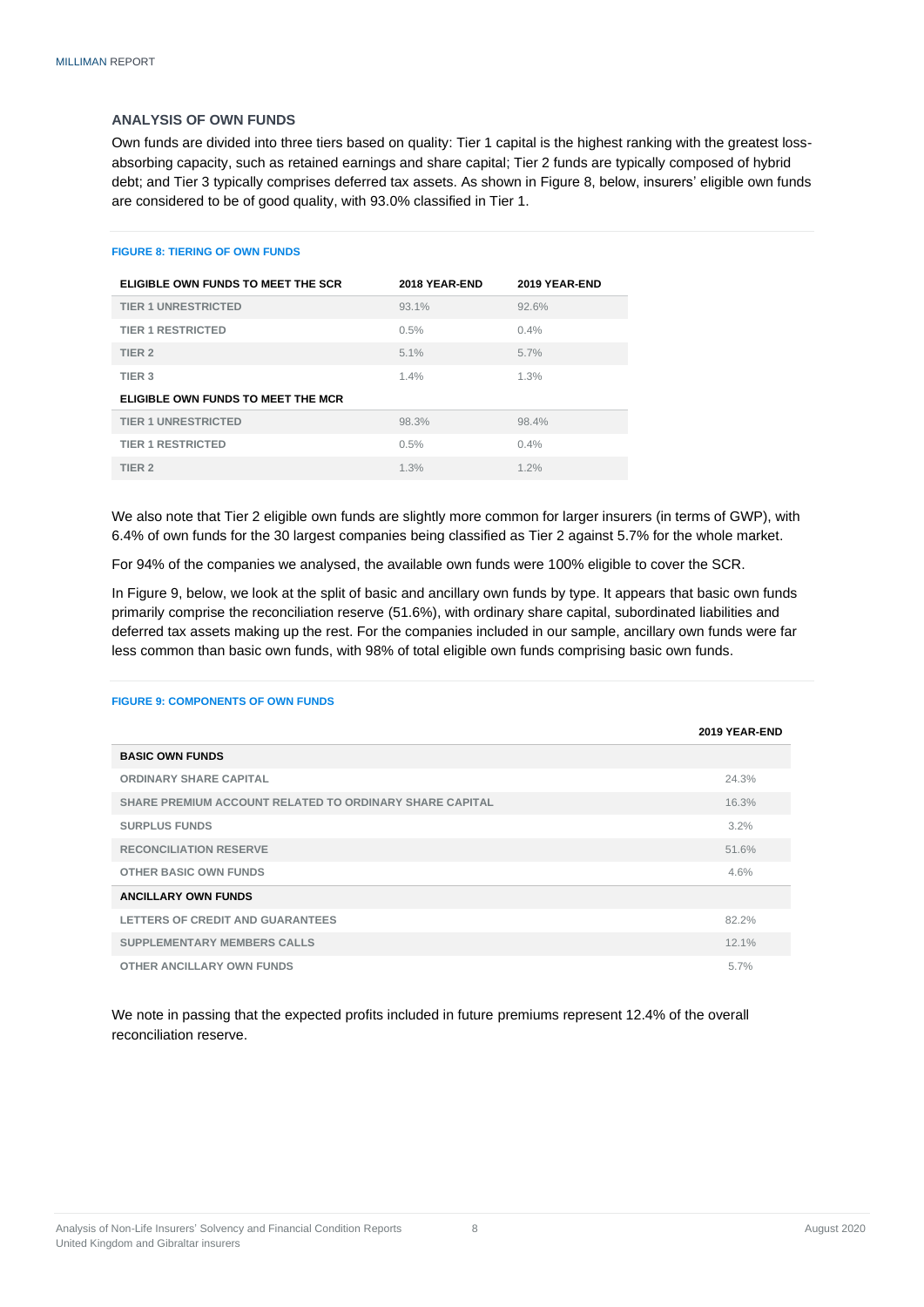#### <span id="page-10-0"></span>**ANALYSIS OF MAIN BALANCE SHEET ITEMS**

#### <span id="page-10-1"></span>**Assets**

Investments in corporate and government bonds largely dominate the assets of the companies that we analysed, together accounting for more than 56% of total investments. Beyond their attractive nature—regular payments allowing non-life insurers to match the future claims payments—such bonds are also less expensive in terms of capital than more volatile assets such as equities.

As one would expect, larger firms hold a higher share of their invested assets in participations and equities than small insurers do. On the other hand, the smaller insurers hold higher proportions of their assets in cash and deposits (such assets are more liquid and less risky, but provide lower returns). Figure 10, below, sets out the split of assets by asset class.

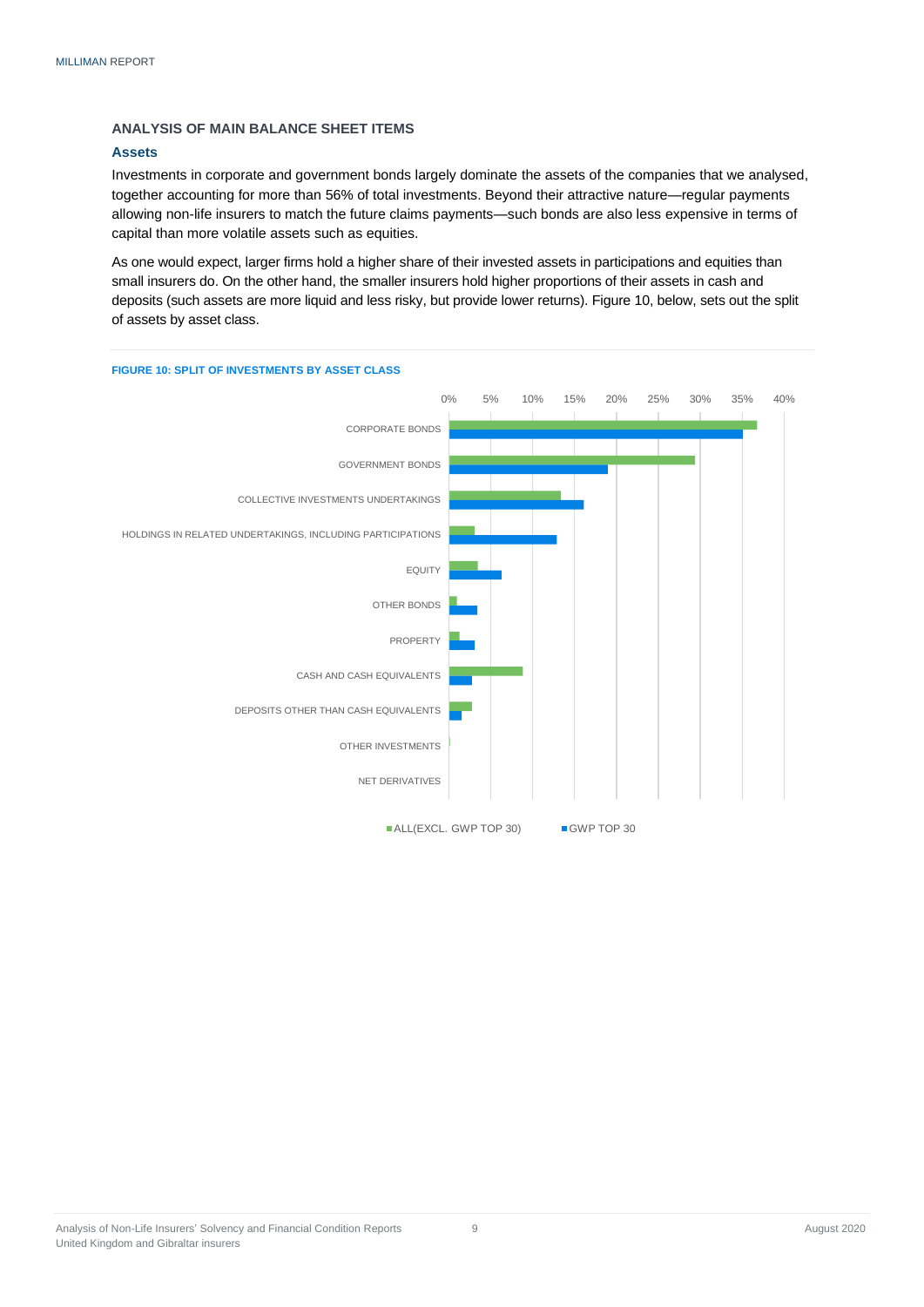#### <span id="page-11-0"></span>**Technical provisions**

Figure 11, below, shows the composition of technical provisions across non-life lines of business (as categorised under Solvency II) as at the 2019 year-end.



**FIGURE 11: TECHNICAL PROVISIONS SPLIT BY SOLVENCY II SEGMENTS**

The 118 insurers included in our sample have technical provisions (excluding the risk margin) totalling £73 billion, gross of reinsurance, and over £40 billion net of reinsurance. Almost 65% of the gross technical provisions are in respect of the long-tail business classes, i.e., general liability and motor vehicle liability.

The technical provisions in respect of annuities stemming from non-life insurance contracts (these have not been included in Figure 11, above) reached more than £3 billion, gross of reinsurance, as at the 2019 year-end, and slightly more than £1 billion net of reinsurance. These annuities mainly relate to Periodic Payment Order liabilities and are a key component of UK non-life firms' liabilities (ranking sixth in terms of gross technical provisions). Figure 12, below, sets out the component elements of the net technical provisions. It shows that, for most classes of business, the best estimate of claims provisions represents the biggest part of the Solvency II technical provisions. The best estimates shown here include allowance for claims events not in the data (ENIDs) and are discounted at the appropriate rate.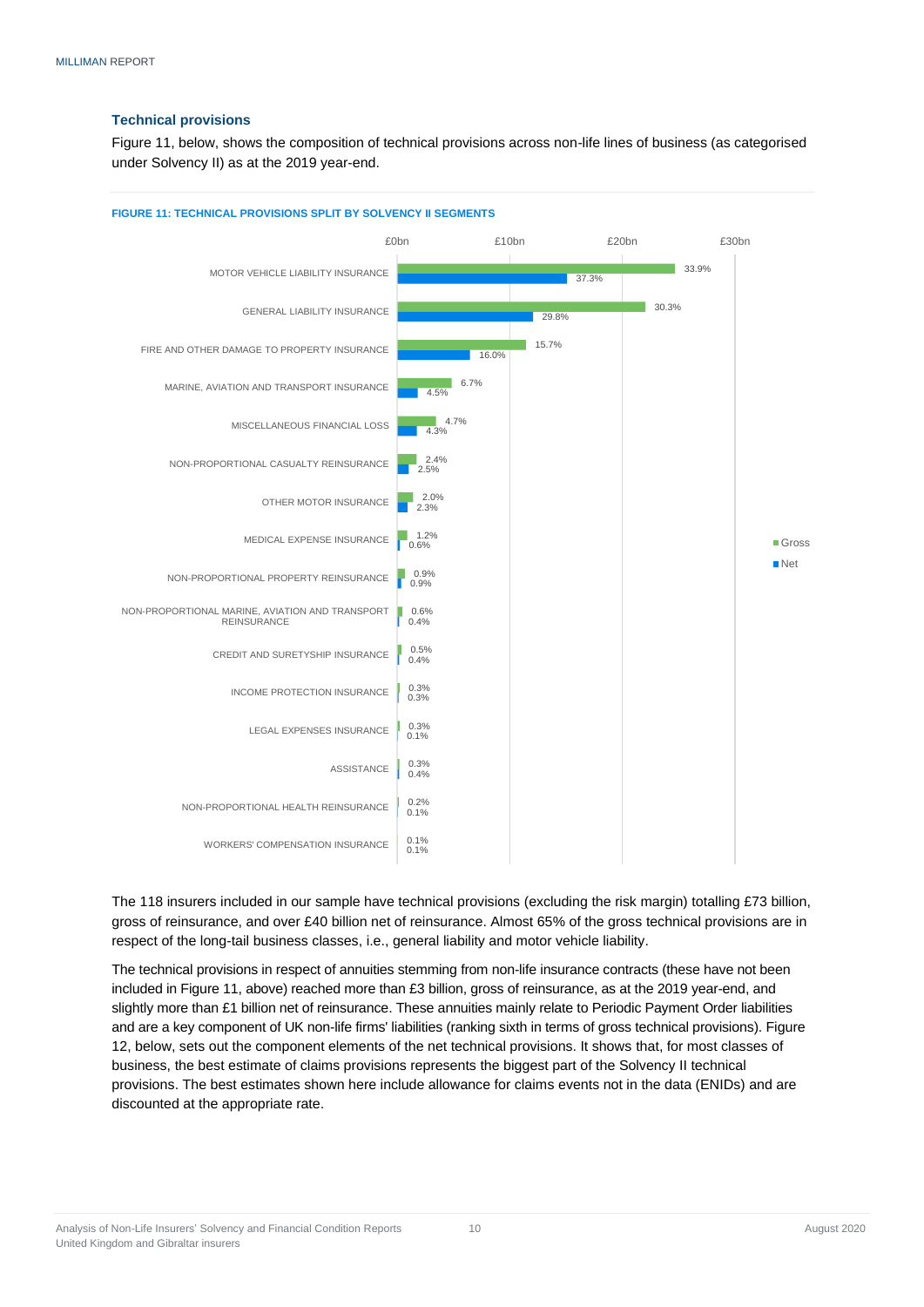

**FIGURE 12: COMPONENTS OF NET TECHNICAL PROVISIONS**

The following lines of business show negative best estimates of premium provisions: income protection; credit and suretyship; legal expenses; and non-proportional property reinsurance. We note that, for legal expenses, the premium provision component of the technical provisions goes beyond the graph and reaches nearly -140%. <sup>3</sup> On the other hand, the best estimate of premium provisions for other motor is materially higher than the best estimate of claims provisions, which reflects the short-term nature of the many of the outstanding claims liabilities within this category.

On an aggregated basis, the risk margin represents 9.6% of the net technical provisions. The risk margin for credit and suretyship represents 76.2% of the net technical provisions. This is materially higher than the other lines of business.

<sup>3</sup> We note that two companies in particular (Allianz and Markel International) contribute significantly to this materially negative aggregate provision. Were these two companies to be excluded from the data, the aggregate premium provision for legal expense cover across the remaining companies would have been -17.4% of the overall technical provisions.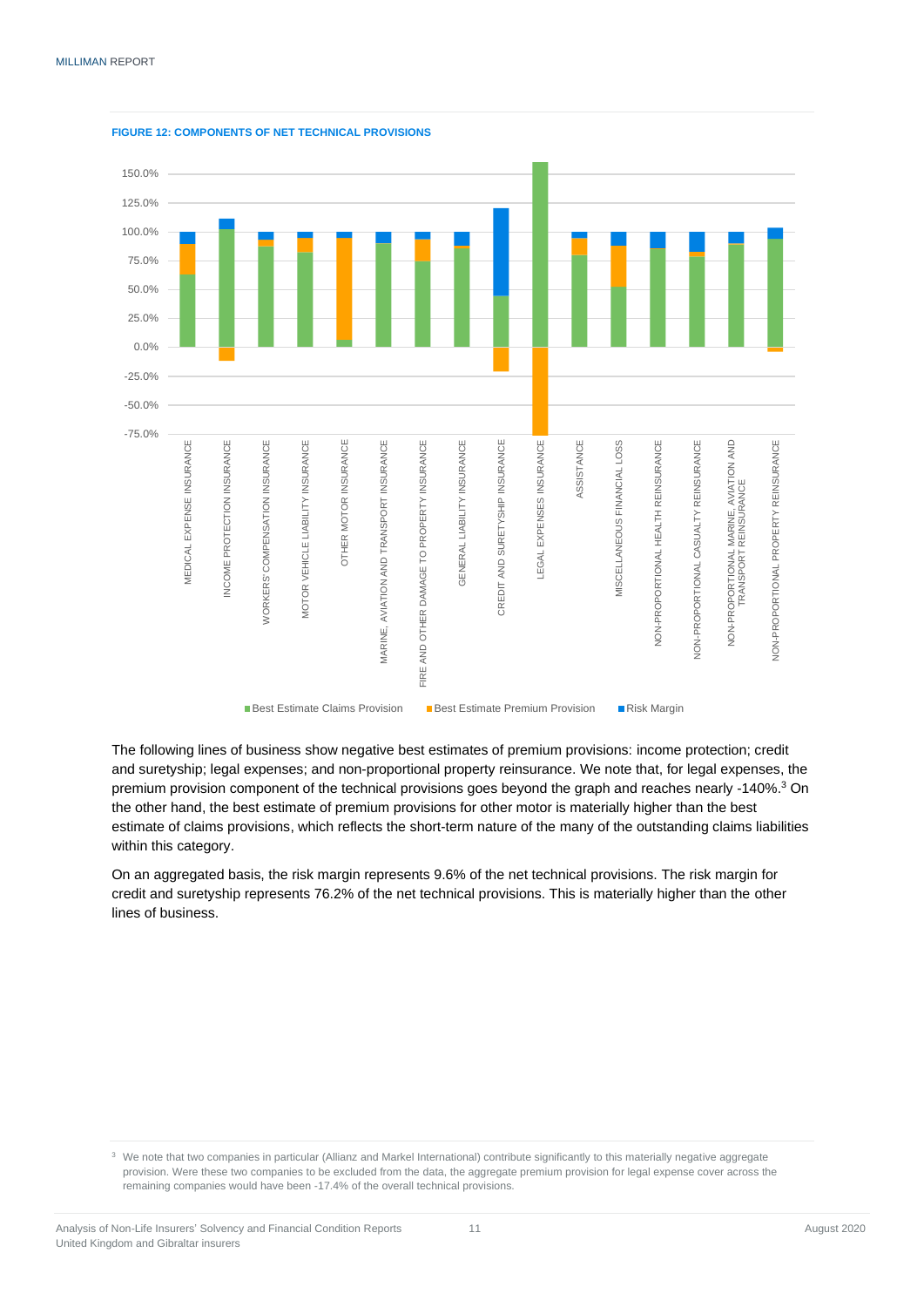#### <span id="page-13-0"></span>**ANALYSIS OF UNDERWRITING**

In 2019, our sample of UK non-life insurers wrote almost £52 billion of gross premiums. 30% of the premium written relates to fire and other damage covers, with 27% relating to motor liability and 12% to general liability, the last two lines being the main contributors of technical provisions. We illustrate this in Figure 13, below.



 $2018$  2019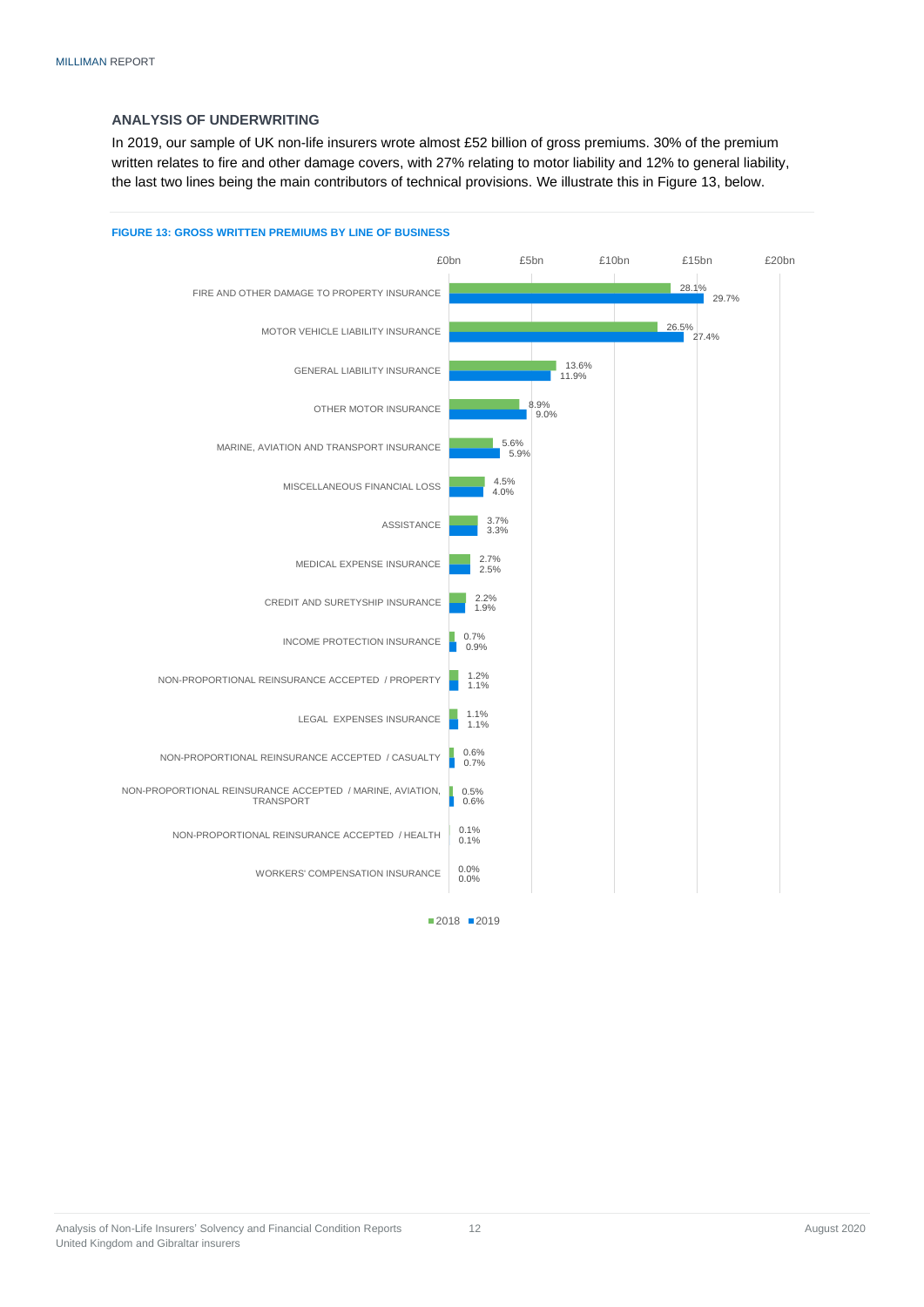In Figure 14, below, we show the gross and net of reinsurance loss ratios by line of business (sorted by GWP volumes, as per Figure 13, above).



**FIGURE 14: GROSS AND NET LOSS RATIOS BY LINE OF BUSINESS**

Figure 14 indicates that, for most Solvency II lines of business, the purchase of reinsurance makes economic sense (in addition to protecting against extreme events), with the net of reinsurance loss ratios being lower than the gross loss ratios.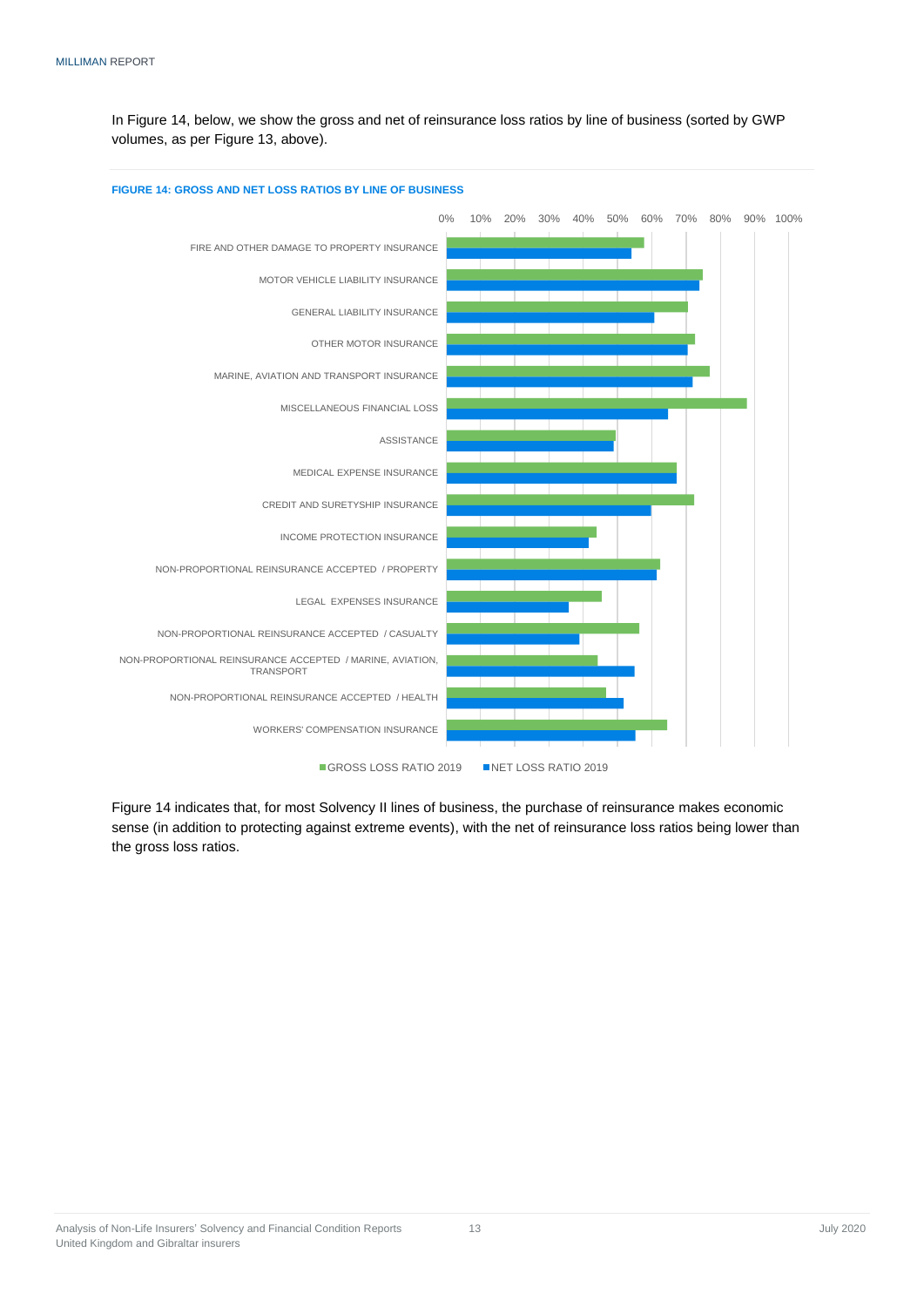Figure 15, below, shows the changes in the gross loss ratios between year-end 2018 and year-end 2019. For those lines of business above the diagonal line, the gross loss ratios increased in 2019 relative to the equivalent gross loss ratios in 2018. Conversely, if a line of business lies below the line, its gross loss ratio reduced in 2019 relative to 2018. The loss ratios shown are on a calendar-year basis, and therefore reflect the gross loss ratio for the risks exposed during the calendar year, adjusted by any strengthening or weakening of the outstanding claims reserves relating to prior years' exposure.



#### **FIGURE 15: CHANGE IN GROSS LOSS RATIOS BY YEAR**

We note that the gross loss ratio for non-proportional casualty reinsurance has decreased materially between yearend 2018 and year-end 2019, from 75% to 56%, back to a level closer to 2017 (57%), following an increase in premiums. Conversely, the gross loss ratio for credit and suretyship has increased materially between year-end 2018 and year-end 2019, from 37% to 72%. While premiums written remained largely comparable across both years, gross incurred claims increased significantly from £306 million to £595 million, mainly driven by several large market losses such as the failure of Thomas Cook.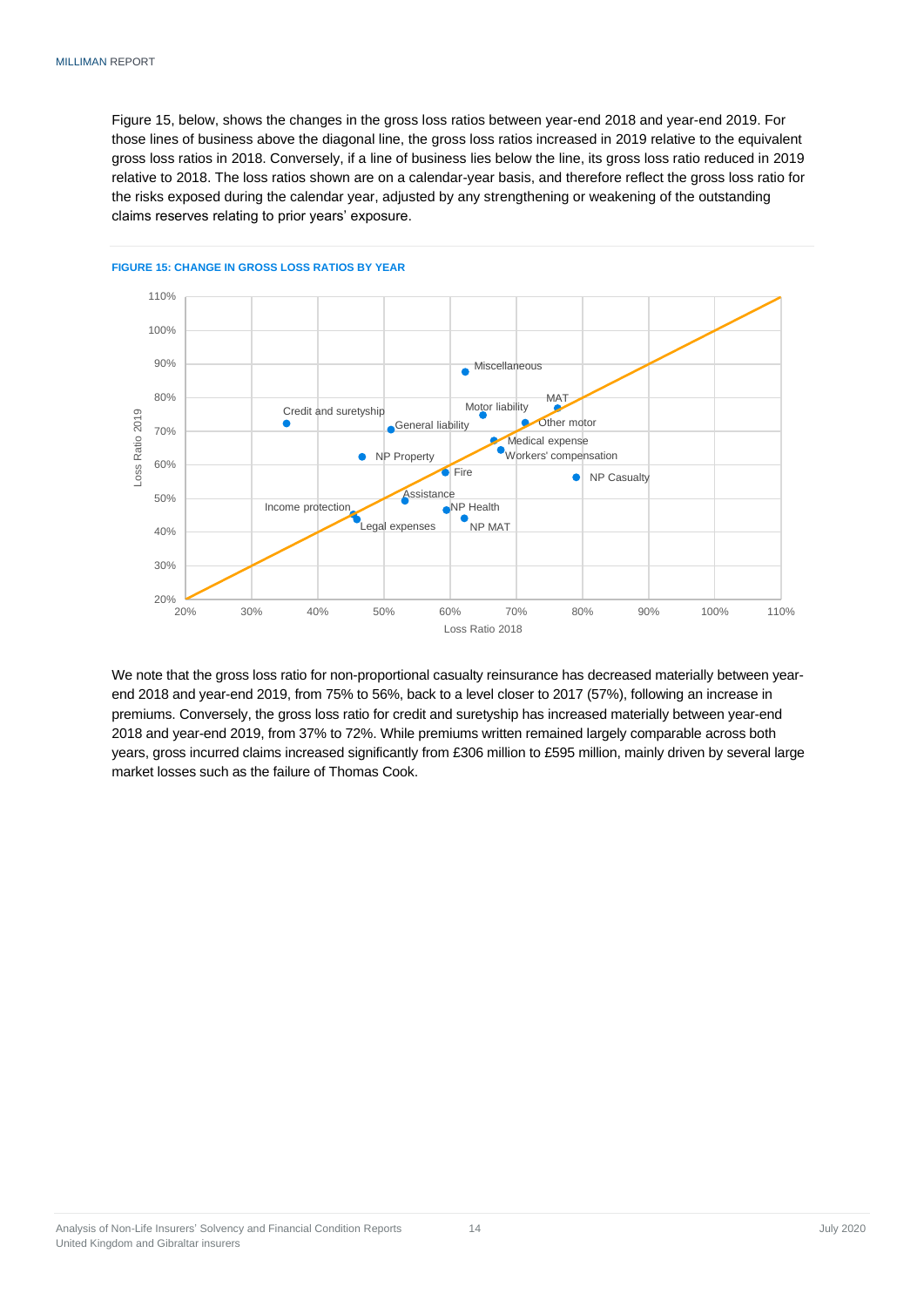Figure 16, below, shows the movements in the net loss ratio between year-end 2018 and year-end 2019 for the top 30 insurers (by GWP).



**FIGURE 16: CHANGE IN NET LOSS RATIOS BY YEAR, GWP TOP 30<sup>4</sup>**

As shown in Figure 16, the movements in the net loss ratio between 2018 and 2019 were not significant for more than half of the insurers comprising the top 30 (i.e., those close to the diagonal), although a few insurers experienced significantly favourable or adverse movements in their net loss ratios. Insurers that suffered a deterioration in their net loss ratios are mainly those that wrote direct property insurance in the US and Asia (which were therefore exposed to losses from Typhoons Faxai and Hagibis, as well as claims deterioration relating to Typhoon Jebi) and those writing motor treaty covers (which suffered from the increase in July 2019 in the Ogden discount rate being less than had been anticipated, from -0.75% to -0.25%, and less than many carriers had allowed for within their technical provisions).

On the other hand, those insurers exhibiting significant improvements in their net loss ratios are those writing direct home insurance, which benefitted from benign weather conditions in 2019.

<sup>4</sup> AIG UK has been included in Figure 16 although the comparison with year-end 2018 is not precise, as AIG UK only started writing business in December 2018 after the Brexit-induced split of the AIG Europe Limited business between AIG UK and AIG Europe SA. The net loss ratio for AIG UK as at the 2019 year-end is 61%, while the net loss ratio for AIG Europe as at 2018 year-end was 66%.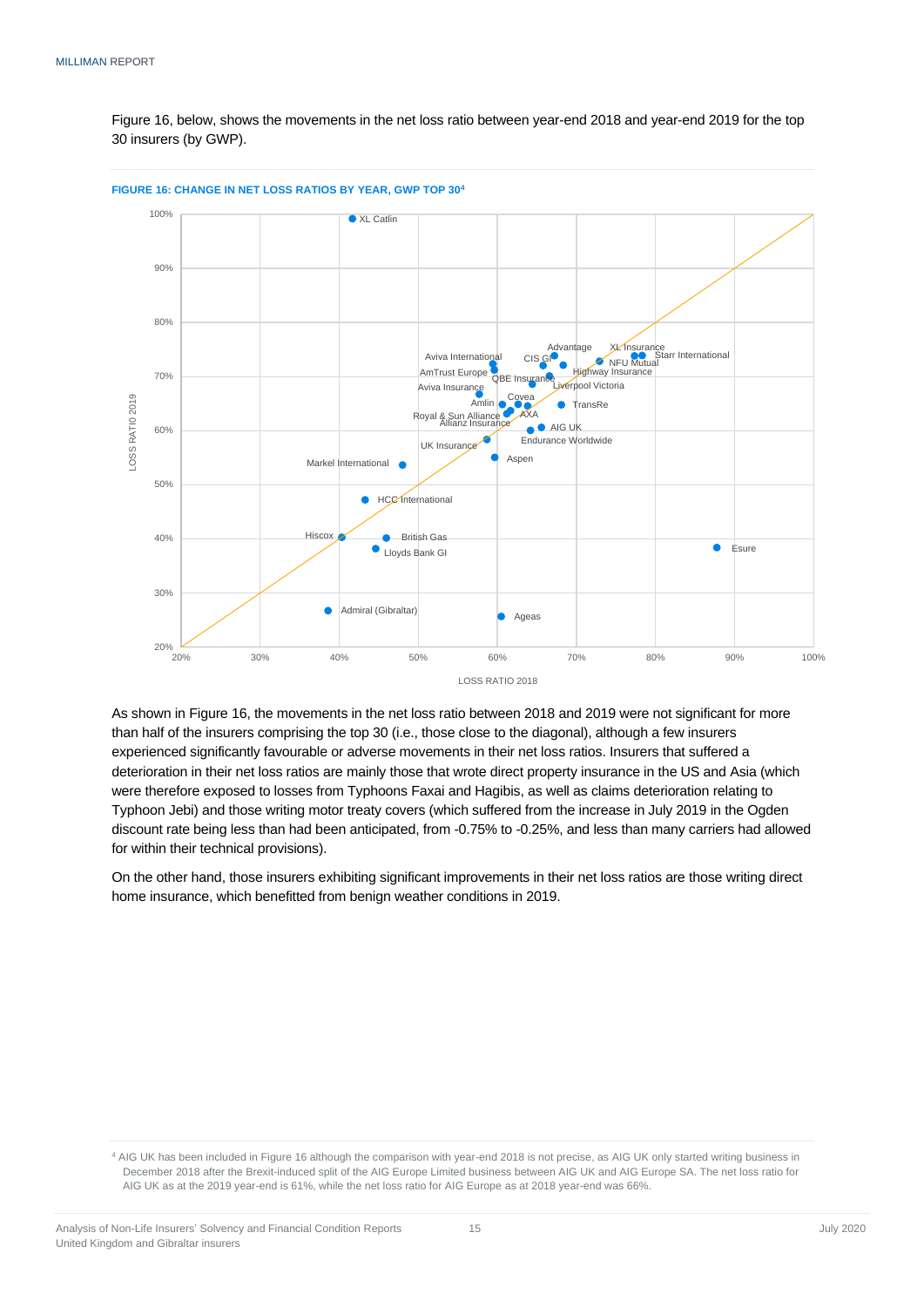In Figure 17, below, we show the operating margin in 2019 for each line of business on an aggregated basis for the insurers included in our panel (sorted by GWP volumes, as per Figure 13 above). For comparison purposes, we also show the equivalent figure for 2018. We defined (and derived) the operating margin as (net earned premium – net incurred – expenses incurred) / (gross earned premium). We note that the operating margin as defined includes movements in prior year reserves (part of the net incurred) but does not include investment income.



#### **FIGURE 17: OPERATING MARGINS IN 2019 (AND IN 2018) BY LINE OF BUSINESS**

Figure 17 indicates that the following lines of business experienced negative operating margins in 2019: motor vehicle liability; marine, aviation and transport; miscellaneous financial loss; credit and suretyship; and workers' compensation. Most significantly, motor vehicle liability insurance is one of the loss-making businesses, which is the largest component of the UK market in terms of GWP. Many motor vehicle liability carriers effectively subsidise the business through profits arising from other, related lines of business or business activities. Overall, the operating margin in 2019 as reported in the SFCRs was 0.7%. That compares with 1.9% in 2018.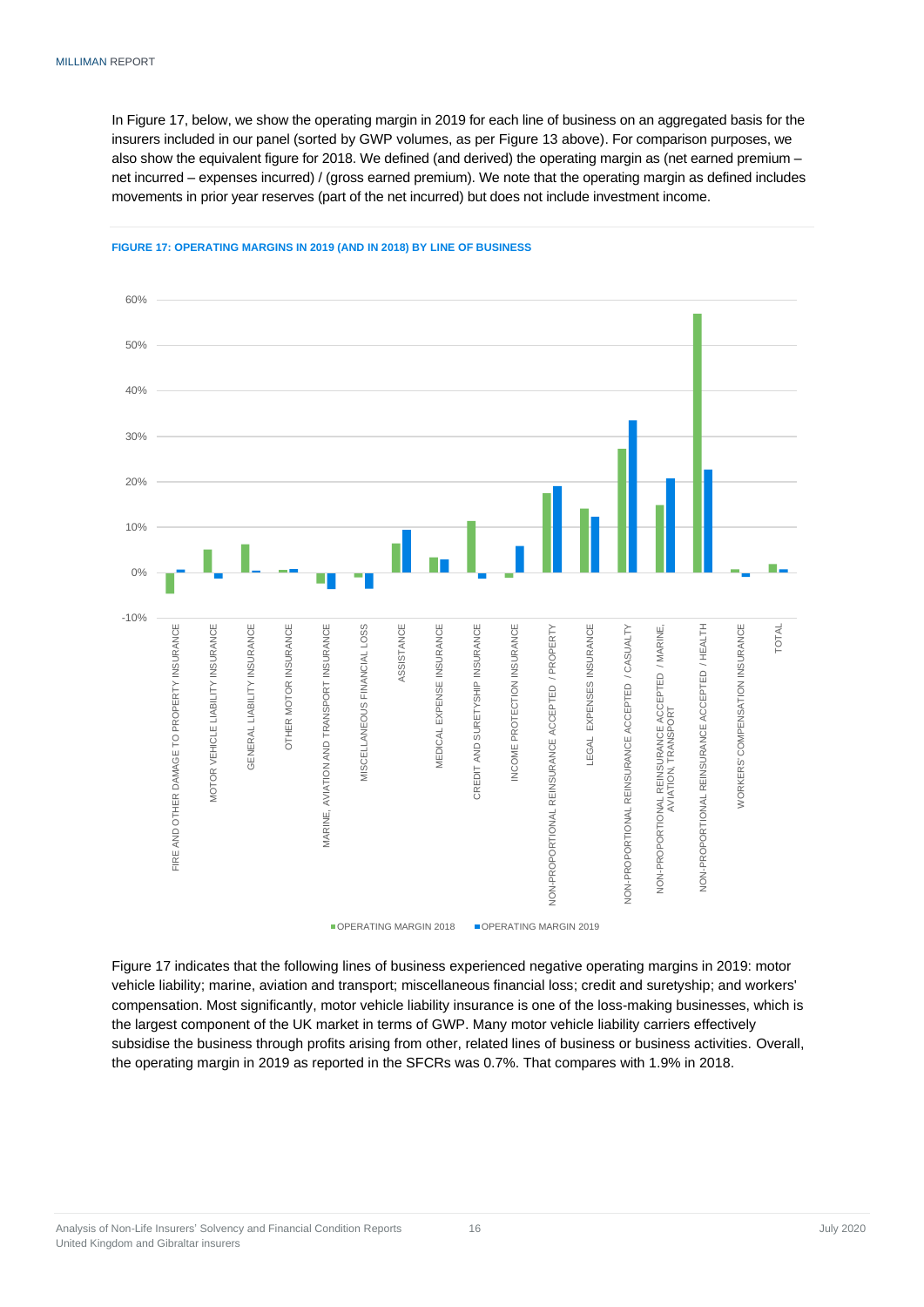Figure 18, below, shows the change in operating margin between 2018 and 2019 for the top 30 insurers by GWP. The operating margin in Figure 18 includes 'Other Expenses,' which are not attributed to administrative, investment management, claims management, acquisition or overhead expenses and thus are not allocated by line of business (i.e., they were excluded from the 'Operating Margin' ratios set out in Figure 17, above).



**FIGURE 18: CHANGE IN OPERATING MARGIN BY YEAR, GWP TOP 30<sup>5</sup>**

OPERATING MARGIN 2018

Figure 18 shows that some insurers, such as Admiral (Gibraltar) and Esure, have seen an improvement in their operating margin resulting from significant decreases in their incurred claims. The impact of unfavourable claims experience for some other insurers (e.g., Ageas) has been dampened by significantly lower expenses. As noted earlier in this report, incurred claim amounts will include movements during the year in claims reserves relating to prior years' exposure.

On the same basis as in Figure 18, the operating margin in 2019 for all insurers included in our analysis was -0.22% (1.09% for 2018). As noted above, with other expenses included, the operating margin in 2019 was 0.7% (1.9% for 2018).

<sup>5</sup> AIG UK has been included in Figure 18 although the comparison with year-end 2018 is not precise, as AIG UK only started writing business in December 2018 after the Brexit-induced split of the AIG Europe Limited business between AIG UK and AIG Europe SA. The operating margin for AIG UK as at the 2019 year-end is 2%, while the operating margin for AIG Europe as at 2018 year-end was -3%.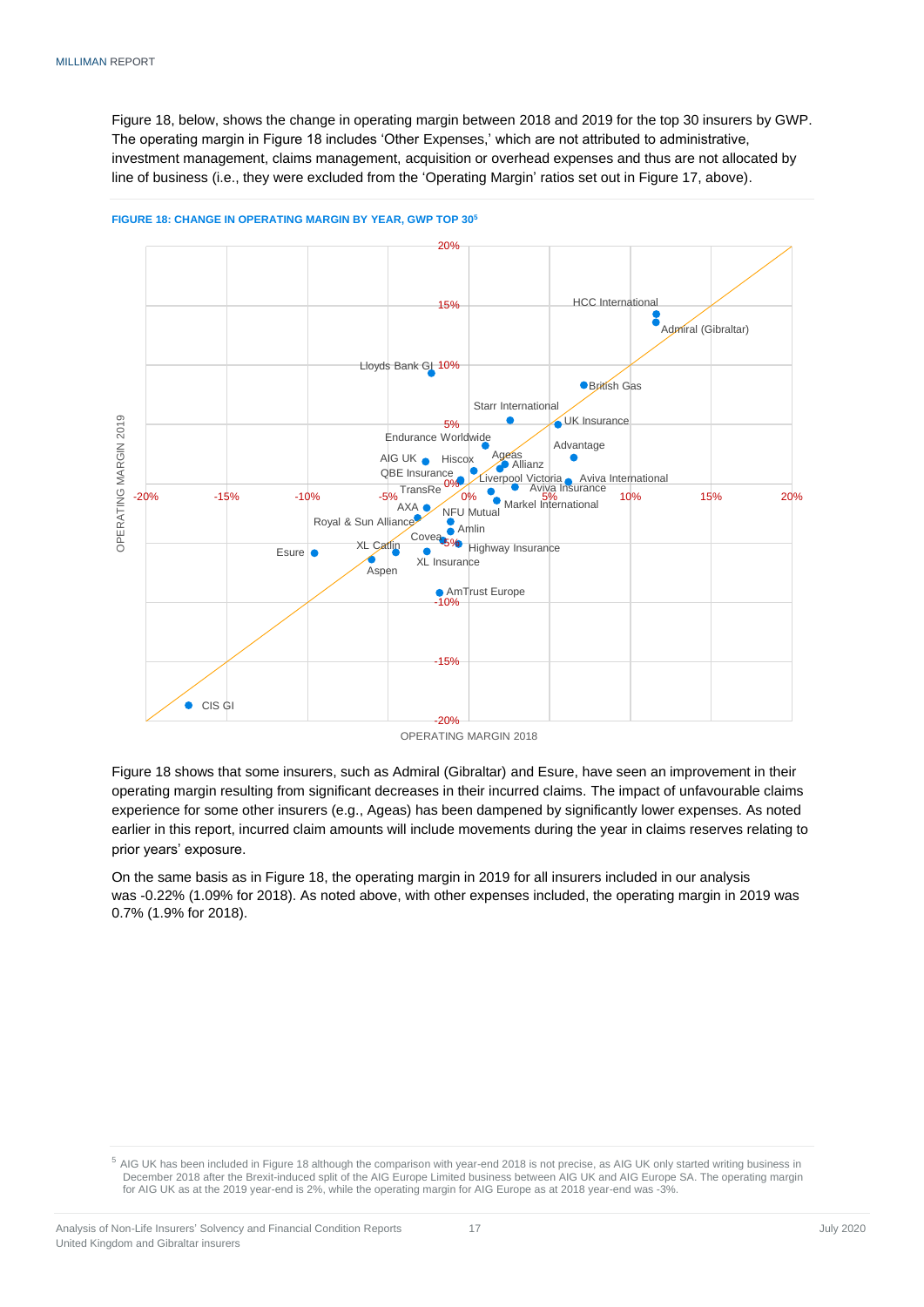## <span id="page-19-0"></span>Appendix A: List of entities whose data was included within the analysis

| <b>FULL NAME</b>                                      | SHORT NAME USED IN THE REPORT |
|-------------------------------------------------------|-------------------------------|
| ACASTA EUROPEAN INSURANCE COMPANY LIMITED             |                               |
| ACROMAS INSURANCE COMPANY LIMITED                     | <b>ACROMAS</b>                |
| ADMIRAL INSURANCE (GIBRALTAR) LIMITED                 | ADMIRAL (GIBRALTAR)           |
| ADMIRAL INSURANCE COMPANY LIMITED                     |                               |
| ADVANTAGE INSURANCE COMPANY LIMITED                   | <b>ADVANTAGE</b>              |
| AGEAS INSURANCE LIMITED                               | <b>AGEAS</b>                  |
| <b>AGF INSURANCE LIMITED</b>                          |                               |
| AIG UK LIMITED                                        | AIG UK                        |
| AIOI NISSAY DOWA INSURANCE COMPANY OF EUROPE PLC      | AIOI NISSAY DOWA              |
| ALLIANZ INSURANCE PLC                                 | <b>ALLIANZ</b>                |
| ALWYN INSURANCE COMPANY LIMITED                       |                               |
| AMBAC ASSURANCE UK LIMITED                            | AMBAC                         |
| AMLIN INSURANCE S.E.                                  | <b>AMLIN</b>                  |
| AMT MORTGAGE INSURANCE LIMITED                        |                               |
| <b>AMTRUST EUROPE LIMITED</b>                         | <b>AMTRUST EUROPE</b>         |
| ARCH INSURANCE COMPANY (EUROPE) LIMITED               | ARCH                          |
| ARRIVA INSURANCE COMPANY (GIBRALTAR) LIMITED          |                               |
| ASPEN INSURANCE UK LIMITED                            | <b>ASPEN</b>                  |
| ASSURANT GENERAL INSURANCE LIMITED                    | ASSURANT                      |
| ASSURED GUARANTY (EUROPE) PLC                         |                               |
| <b>AVIVA INSURANCE LIMITED</b>                        | <b>AVIVA INSURANCE</b>        |
| AVIVA INTERNATIONAL INSURANCE LIMITED                 | AVIVA INTERNATIONAL           |
| <b>AVON INSURANCE PLC</b>                             |                               |
| AXA INSURANCE UK PLC                                  | <b>AXA</b>                    |
| BESTPARK INTERNATIONAL LIMITED                        |                               |
| <b>BRITISH GAS INSURANCE LIMITED</b>                  | <b>BRITISH GAS</b>            |
| BRITISH RESERVE INSURANCE COMPANY LTD                 | <b>BRITISH RESERVE</b>        |
| CALPE INSURANCE COMPANY LIMITED                       |                               |
| CASUALTY & GENERAL INSURANCE COMPANY (EUROPE) LIMITED |                               |
| CATALINA LONDON LIMITED                               |                               |
| CATALINA WORTHING INSURANCE LIMITED                   |                               |
| CHINA TAIPING INSURANCE (UK) CO LTD                   |                               |
| CIS GENERAL INSURANCE LIMITED                         | CIS GI                        |
| CNA INSURANCE COMPANY LIMITED                         | <b>CNA INSURANCE</b>          |
| CORNISH MUTUAL ASSURANCE COMPANY LIMITED              |                               |
| COVEA INSURANCE PLC                                   | COVEA                         |
| CX REINSURANCE COMPANY LIMITED                        | CX RE                         |
| DAS LEGAL EXPENSES INSURANCE COMPANY LIMITED          |                               |
| DIRAMIC INSURANCE LIMITED                             |                               |
| ECCLESIASTICAL INSURANCE OFFICE PLC                   |                               |
| <b>ECIC</b>                                           |                               |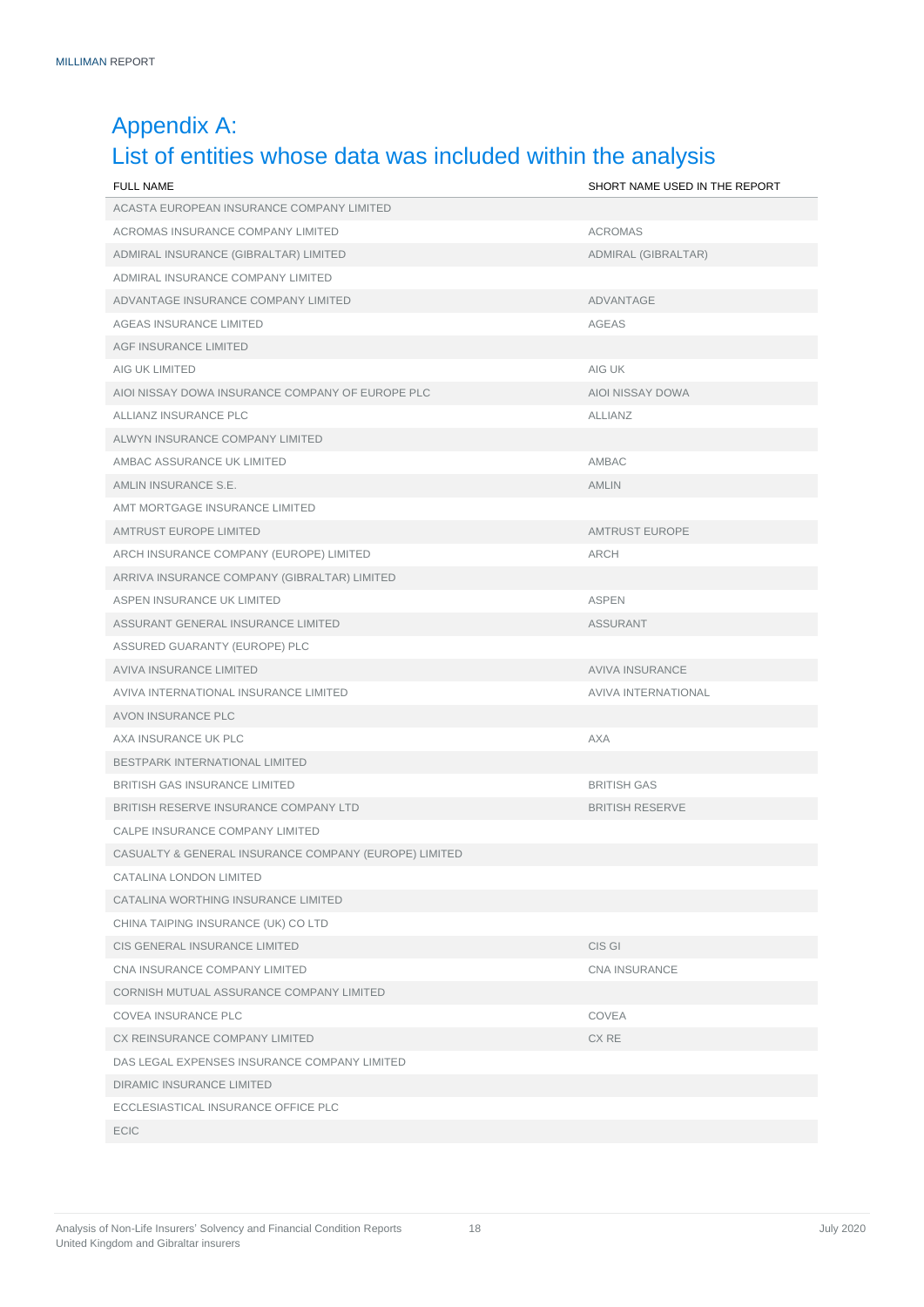| <b>FULL NAME</b>                                          | SHORT NAME USED IN THE REPORT |
|-----------------------------------------------------------|-------------------------------|
| ENDURANCE WORLDWIDE INSURANCE LIMITED                     | ENDURANCE WORLDWIDE           |
| <b>ESURE INSURANCE LIMITED</b>                            | <b>ESURE</b>                  |
| EUROGUARD INSURANCE COMPANY PCC LIMITED                   |                               |
| EVOLUTION INSURANCE COMPANY LIMITED                       |                               |
| <b>FGIC UK LTD</b>                                        | <b>FGIC</b>                   |
| FIDELIS UNDERWRITING LIMITED                              | <b>FIDELIS UNDERWRITING</b>   |
| FINANCIAL & LEGAL INSURANCE COMPANY LTD                   |                               |
| FIRST TITLE INSURANCE PLC                                 |                               |
| FM INSURANCE COMPANY LIMITED                              |                               |
| FOLGATE INSURANCE COMPANY LTD                             |                               |
| <b>GENCON INSURANCE COMPANY INTERNATIONAL LIMITED</b>     |                               |
| <b>GRESHAM INSURANCE COMPANY LIMITED</b>                  |                               |
| <b>GUARANTEE PROTECTION INSURANCE LIMITED</b>             |                               |
| HAVEN INSURANCE COMPANY LIMITED                           | <b>HAVEN</b>                  |
| HCC INTERNATIONAL INSURANCE COMPANY PLC                   | <b>HCC INTERNATIONAL</b>      |
| <b>HIGHWAY INSURANCE COMPANY LIMITED</b>                  | <b>HIGHWAY INSURANCE</b>      |
| HISCOX INSURANCE COMPANY LIMITED                          | <b>HISCOX</b>                 |
| HOMECARE INSURANCE LTD                                    |                               |
| HSB ENGINEERING INSURANCE LIMITED                         |                               |
| INCEPTUM INSURANCE COMPANY LIMITED                        |                               |
| INTERNATIONAL GENERAL INSURANCE COMPANY (UK) LIMITED      |                               |
| LANCASHIRE INSURANCE COMPANY (UK) LIMITED                 | LANCASHIRE                    |
| LIBERTY MUTUAL INSURANCE EUROPE LIMITED                   |                               |
| LIVERPOOL VICTORIA INSURANCE COMPANY LIMITED              | LIVERPOOL VICTORIA            |
| LLOYDS BANK GENERAL INSURANCE LIMITED                     | <b>LLOYDS BANK GI</b>         |
| LONDON GENERAL INSURANCE COMPANY LIMITED                  |                               |
| LV PROTECTION LIMITED                                     |                               |
| MARKEL INTERNATIONAL INSURANCE COMPANY LIMITED            | MARKEL INTERNATIONAL          |
| MITSUI SUMITOMO INSURANCE COMPANY (EUROPE) LIMITED        |                               |
| MOTORS INSURANCE COMPANY LIMITED                          |                               |
| MULSANNE INSURANCE COMPANY LIMITED                        | <b>MULSANNE</b>               |
| MUNICIPAL MUTUAL INSURANCE LIMITED                        | MUNICIPAL MUTUAL              |
| NATIONAL HOUSE-BUILDING COUNCIL                           |                               |
| NEWLINE INSURANCE COMPANY LIMITED                         |                               |
| PREMIER INSURANCE COMPANY LIMITED                         |                               |
| QBE INSURANCE (EUROPE) LIMITED                            | <b>QBE INSURANCE</b>          |
| RAC INSURANCE LIMITED                                     |                               |
| RED SANDS INSURANCE COMPANY (EUROPE) LIMITED              | <b>RED SANDS</b>              |
| RIVERSTONE INSURANCE (UK) LIMITED                         |                               |
| ROYAL & SUN ALLIANCE INSURANCE PLC                        | ROYAL & SUN ALLIANCE          |
| ROYAL & SUN ALLIANCE REINSURANCE LIMITED                  |                               |
| SABRE INSURANCE COMPANY LIMITED                           | SABRE                         |
| SAMSUNG FIRE & MARINE INSURANCE COMPANY OF EUROPE LIMITED |                               |
| <b>SCOR UK COMPANY LTD</b>                                | <b>SCORUK</b>                 |
| SKYFIRE INSURANCE COMPANY LIMITED                         | <b>SKYFIRE</b>                |